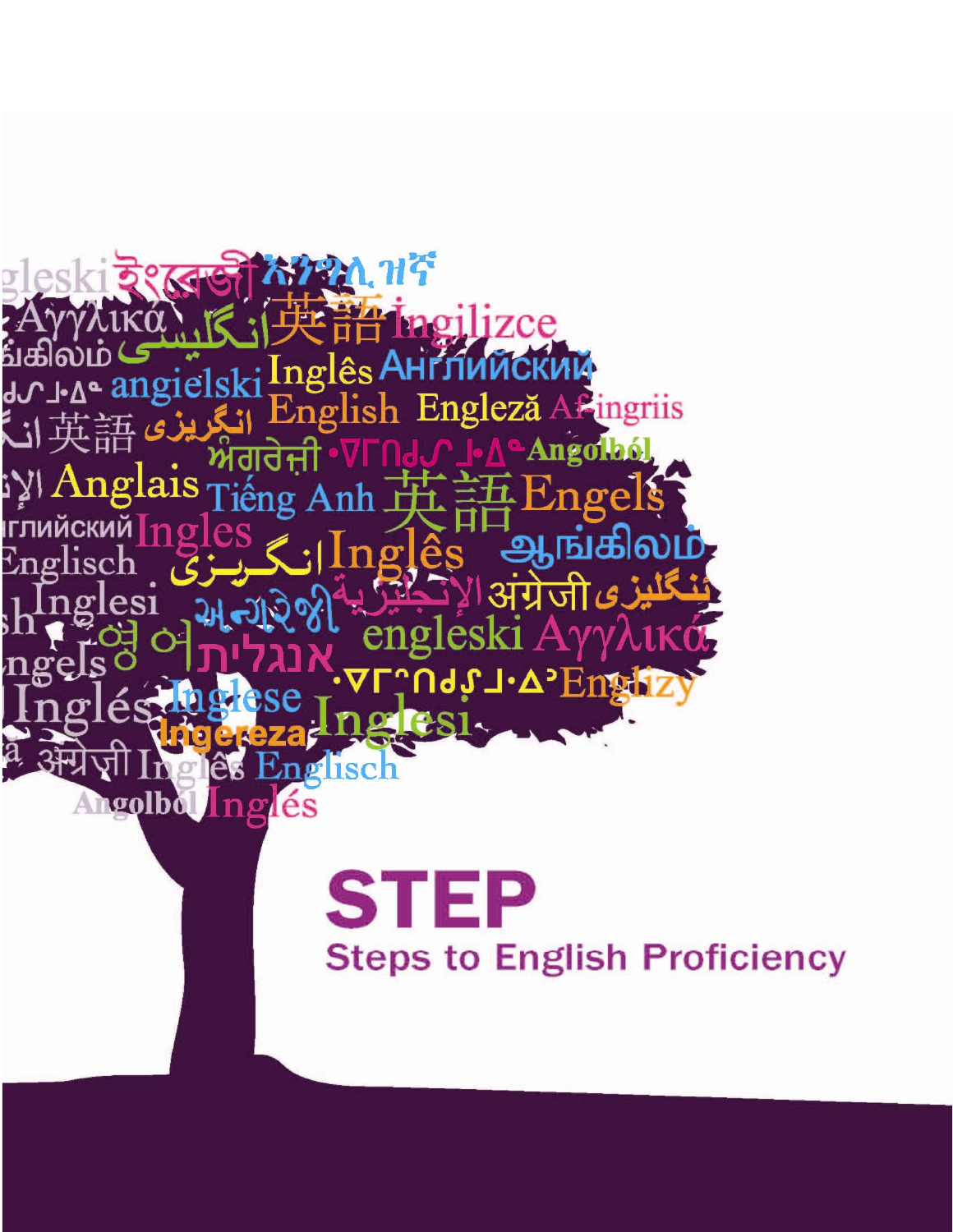# Table of Contents

| English Language Learners (ELLs)                           |
|------------------------------------------------------------|
| <b>Support Programs for ELLS</b>                           |
| Successful Outcomes for English Language Learners          |
| English Language Learners with Special Needs               |
| Background                                                 |
| The ELL Policy (2007)<br>The Auditor General Report (2005) |
| What is STEP?                                              |
|                                                            |
|                                                            |
| <b>Initial Assessment</b>                                  |
| Assessing English Language Learners                        |
| STEP Tracking Forms - ESL/ELD                              |
| About the Observable Language Behaviours Continua          |
| About the Examples of Evidence Continua                    |
| <b>ESL Examples of Evidence Continua</b>                   |
| ELD Examples of Evidence Continua                          |
| Assessment for, as, and of Learning                        |
| <b>Assessment Tools</b>                                    |
|                                                            |
| <b>Oral Communication</b>                                  |
| Reading                                                    |
| Writing                                                    |
|                                                            |
| Key Instructional Considerations                           |
| Vocabulary                                                 |
| Oral Communication, Reading, and Writing Strategies        |
| .22                                                        |
|                                                            |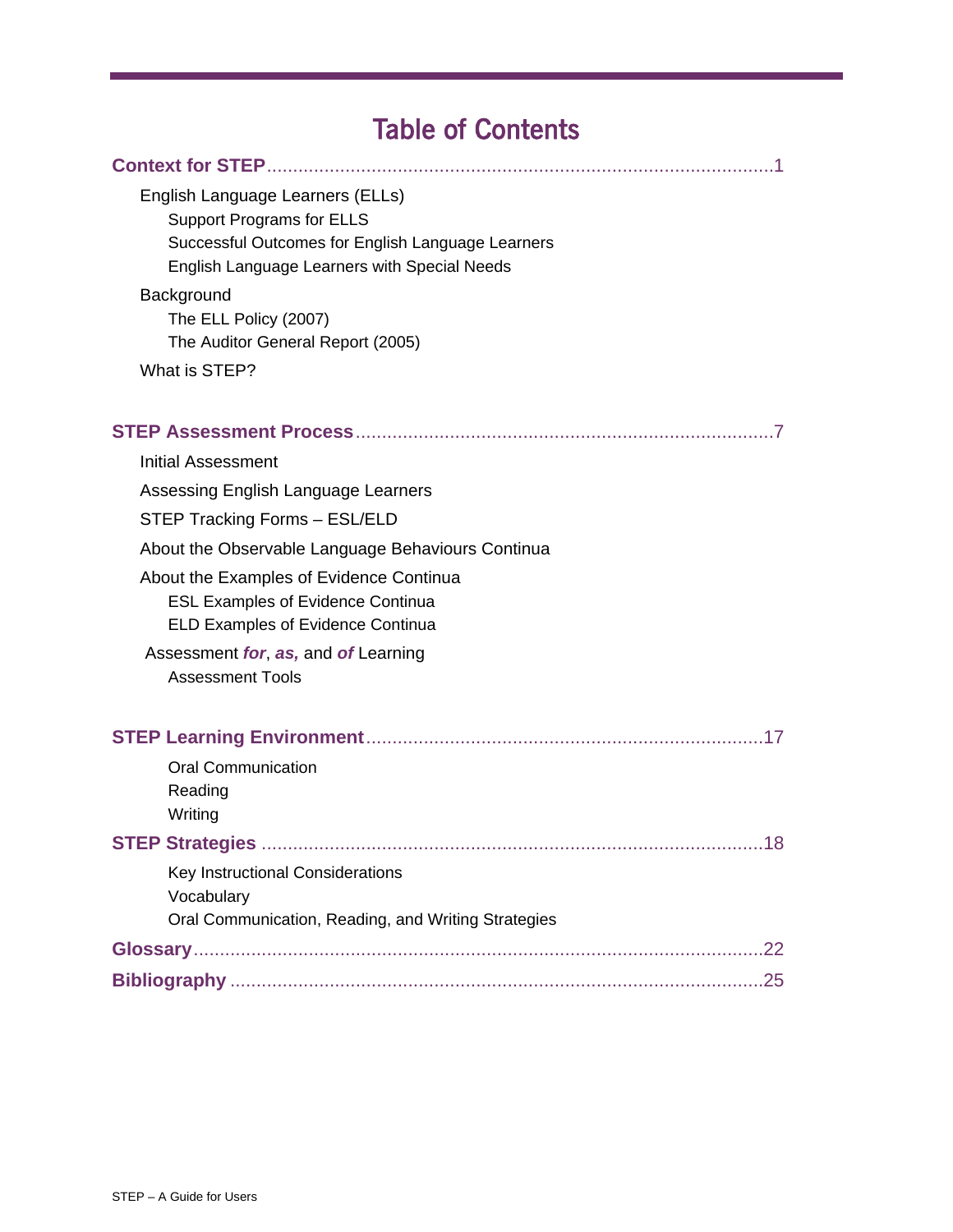# **English Language Learners (ELLs)**

More than 20% of Ontario students arrive in English-language schools as English language learners (ELLs), i.e., students who are learning the language of instruction at the same time as they are learning the curriculum. Furthermore, it is expected that, by 2017, immigrants will comprise 30% of the total population of Ontario, and the number of ELLs is expected to increase.

English language learners are students in provincially funded English language schools whose first language is a language other than English, or is a variety of English that is significantly different from the variety used for instruction in Ontario's schools, and who may require focused educational supports to assist them in attaining proficiency in English.

These students may be Canadian born or recently arrived from other countries. They come from diverse backgrounds and school experiences, and have a wide variety of strengths and needs.

Many English language learners were born in Canada and raised in families or communities in which languages other than English are spoken. They may include, for example:

- Aboriginal students whose first language is a language other than English;
- children who were born in communities that have maintained a distinct cultural and linguistic tradition, who have a first language that is not English, and who attend English language schools; and
- children who were born in immigrant communities in which languages other than English are primarily spoken.

Newcomers arrive from countries around the world at various stages in their educational careers. They may arrive in their pre-school years or at any point between Kindergarten and Grade 12. They may arrive at the beginning of the school year or at any time during the school year.

Depending on their age and country of origin, they may have had varying educational experiences prior to their arrival in Canada, and consequently will require different levels of support in order to succeed in the classroom.

> *English Language Learners, ESL and ELD Programs and Services, Policies and Procedures for Ontario Elementary and Secondary Schools, Kindergarten to Grade 12, 2007. (1.2)*

### **Support Programs for ELLs**

ESL or ELD describes the support programs that enable ELLs to acquire English. For their first few years in Ontario schools, many English language learners receive support in one of two distinct programs designed to meet their language learning needs:

**English as a Second Language (ESL) programs**, which are for students whose first language is other than English or is a variety of English significantly different from that used for instruction in Ontario schools. Students in these programs have had educational opportunities to develop age-appropriate first-language literacy skills.

**English Literacy Development (ELD) programs**, which are for students whose first language is other than English or is a variety of English significantly different from that used for instruction in Ontario schools. Students in these programs are most often from countries in which their access to education has been limited, and they have had limited opportunities to develop language and literacy skills in any language. Schooling in their countries of origin has been inconsistent, disrupted, or even completely unavailable throughout the years that these children would otherwise have been in school. As a result, they arrive in Ontario schools with significant gaps in their education.

> *English Language Learners, ESL and ELD Programs and Services, Policies and Procedures for Ontario Elementary and Secondary Schools, Kindergarten to Grade 12, 2007. (2.5.1)*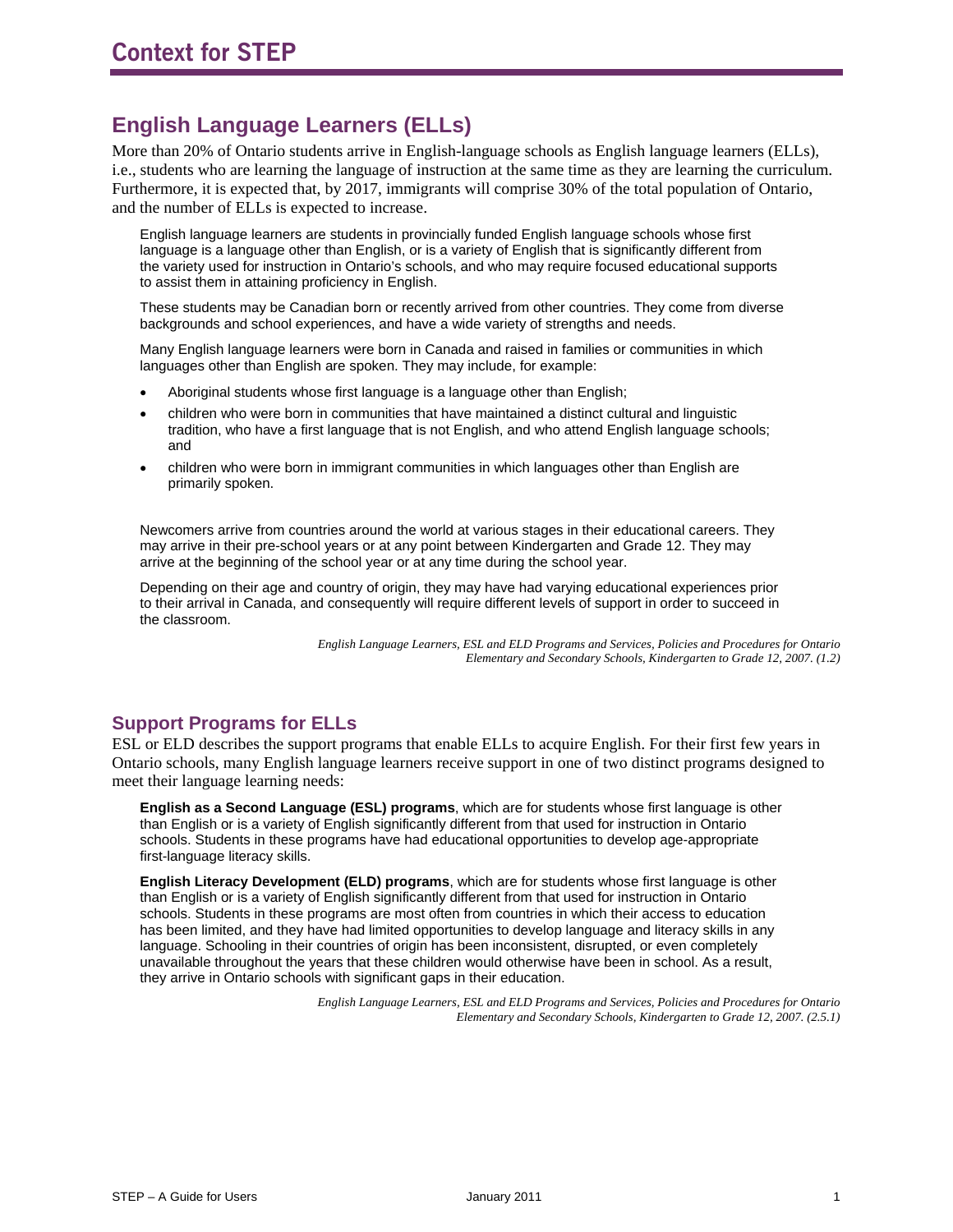#### **Successful Outcomes for English Language Learners**

The development of the STEP materials was guided by a "vision of the successful English language learner" developed by educators from across the province. Successful English language learners can:

- use English to communicate effectively in a variety of social settings;
- use English to achieve academically in all content areas;
- take ownership of their own learning, independently and in groups;
- use effective learning strategies;
- integrate confidently into classrooms or courses;
- use English effectively to advocate for themselves;
- be successful in their chosen post-secondary destination;
- function effectively in an information- and technology-based society;
- use critical-literacy and critical-thinking skills to interpret the world around them;
- participate in the social, economic, political, and cultural life of their own communities and of Canada.

The goal of an instructional program for English language learners should be to encourage students to value and maintain their own linguistic and cultural identities so they can participate in and contribute to the multilingual Canadian community.

#### **English Language Learners with Special Needs**

School boards will develop a protocol for identifying English language learners who may also have special education needs. (2.3.3)

If information from the student's home country, from initial assessment, or from early teacher observation indicates that the student may have special education needs, the student will be referred to the appropriate school team. (2.3.4)

Where special education needs have been identified, either in the initial assessment or through later assessments, students are eligible for ESL or ELD services and special education services simultaneously.

> *English Language Learners, ESL and ELD Programs and Services, Policies and Procedures for Ontario Elementary and Secondary Schools, Kindergarten to Grade 12, 2007.*

Some English language learners have special education needs. They are as likely as any other student to be intellectually gifted, to have a learning disability or a behavioural disorder, or even to have multiple exceptionalities.

Many countries around the world have identification and support protocols in place that closely parallel those of Ontario. Others do not. As a result, not all students who have Special Education needs will come with documents similar to psychological assessment reports and/or IEPs, and, even if they do, families may not understand when or how to share these with the school.

English is an international language, and many varieties of English – sometimes referred to as dialects – are spoken around the world. Standard English is the variety of English that is used as the language of education, law, and government in English-speaking countries. Some varieties of English are very different – not only in pronunciation or accent but also in vocabulary and sentence structure – from the English required for success in Ontario schools. Some varieties are so different from Standard English that many linguistics consider them to languages in their own right.

> *English Language Learners, ESL and ELD Programs and Services, Policies and Procedures for Ontario Elementary and Secondary Schools, Kindergarten to Grade 12, 2007. (1.2)*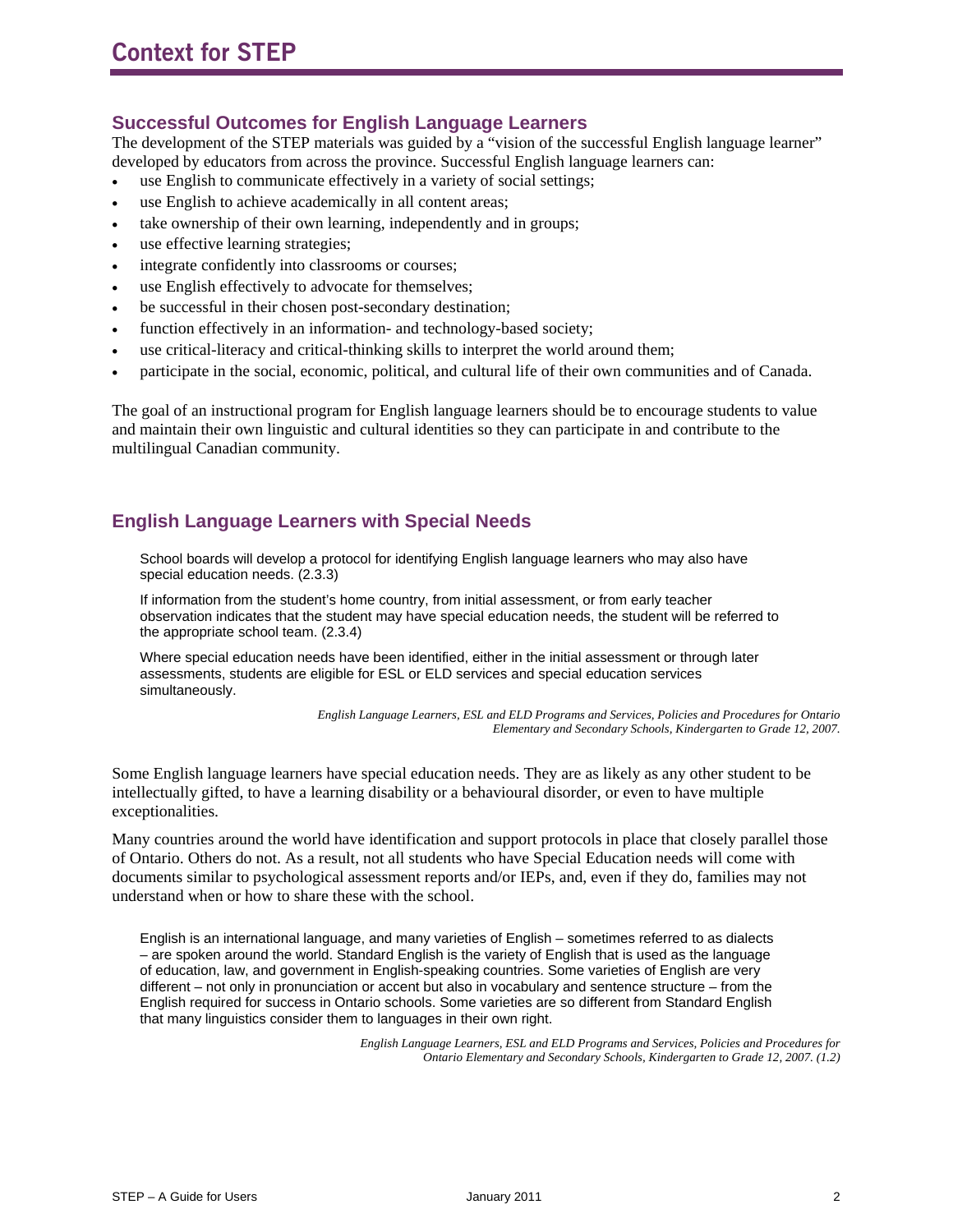# **Background**

STEP was developed out of a growing need for accountability with respect to English language learners. This accountability is clearly expressed in the *English Language Learners, ESL and ELD Programs and Services, Policies and Procedures for Ontario Elementary and Secondary Schools, Kindergarten to Grade 12*, *2007* (referred to as the ELL Policy) and in the *Auditor General's Annual Report, 2005*.

#### **The ELL Policy (2007)**

School boards will develop protocols to define procedures and practices for welcoming English language learners and their families and providing them with appropriate orientation to the Ontario school system, in the first language of the students and their families whenever possible. The protocol will include procedures for the admission of students in all grades, including Kindergarten – regardless of level of English proficiency or prior schooling – who arrive and need to begin school in Ontario at any time during the school year. (2.2.1)

School boards will assign staff to assess the English language proficiency of all English language learners. The assessment procedure will include:

- − a structured interview to assess oral communication skills, i.e., listening and speaking;
- − an assessment of reading comprehension;
- − an assessment of student writing;
- − an assessment of mathematical knowledge and skills. (2.3.1)

If initial assessment indicates that an English language learner has had limited prior schooling, the board will provide additional support to the student. (2.3.2)

The assessment should provide information about the type and amount of support the student will need to develop English language skills and bridge the gap to learning.

Additional support should be provided through an intensive program designed to accelerate the student's acquisition of proficiency in everyday and academic English and the appropriate knowledge and skill of literacy and numeracy.

A student's level of proficiency in English will not influence the choice of grade placement. (2.4.2)

In elementary schools, English language learner will placed what an age-appropriate group. (2.4.2a)

In secondary schools, placement in a grade or in specific subjects will depend upon the student's prior education, background in specific subject areas, and aspirations. (2.4.2b)

The school board will establish procedures for ensuring ongoing assessment of the development of proficiency in English and the academic progress of each English language learner. Progress will be reported to parents on a regular basis. (2.8.1)

Information on each English language learner's level of English language acquisition will be summarized and included in the Ontario Student Record at least once in each school year. (2.8.4)

English language learners who are under the age of 18 and are otherwise entitled to be admitted to school in Ontario will be admitted to school whether or not their parent or guardian is unlawfully in Canada (see Policy/Program Memorandum No. 136, "Clarification of Section 49.1 of the Education Act: Education of Persons Unlawfully in Canada" [2004], for further details).

Immigrants/refugees coming from regions of instability may need additional supports to address issues related to trauma and stress.

Clear direction should be given to school staff to register all students of eligible school age, whether or not an ESL or ELD program is already in place, or to assist students to find an appropriate and accessible school placement where their needs as English language learners will be met.

> *English Language Learners ESL and ELD Programs and Services: Policies and Procedures for Ontario Elementary and Secondary Schools, Kindergarten to Grade 12, 2007. p.16.*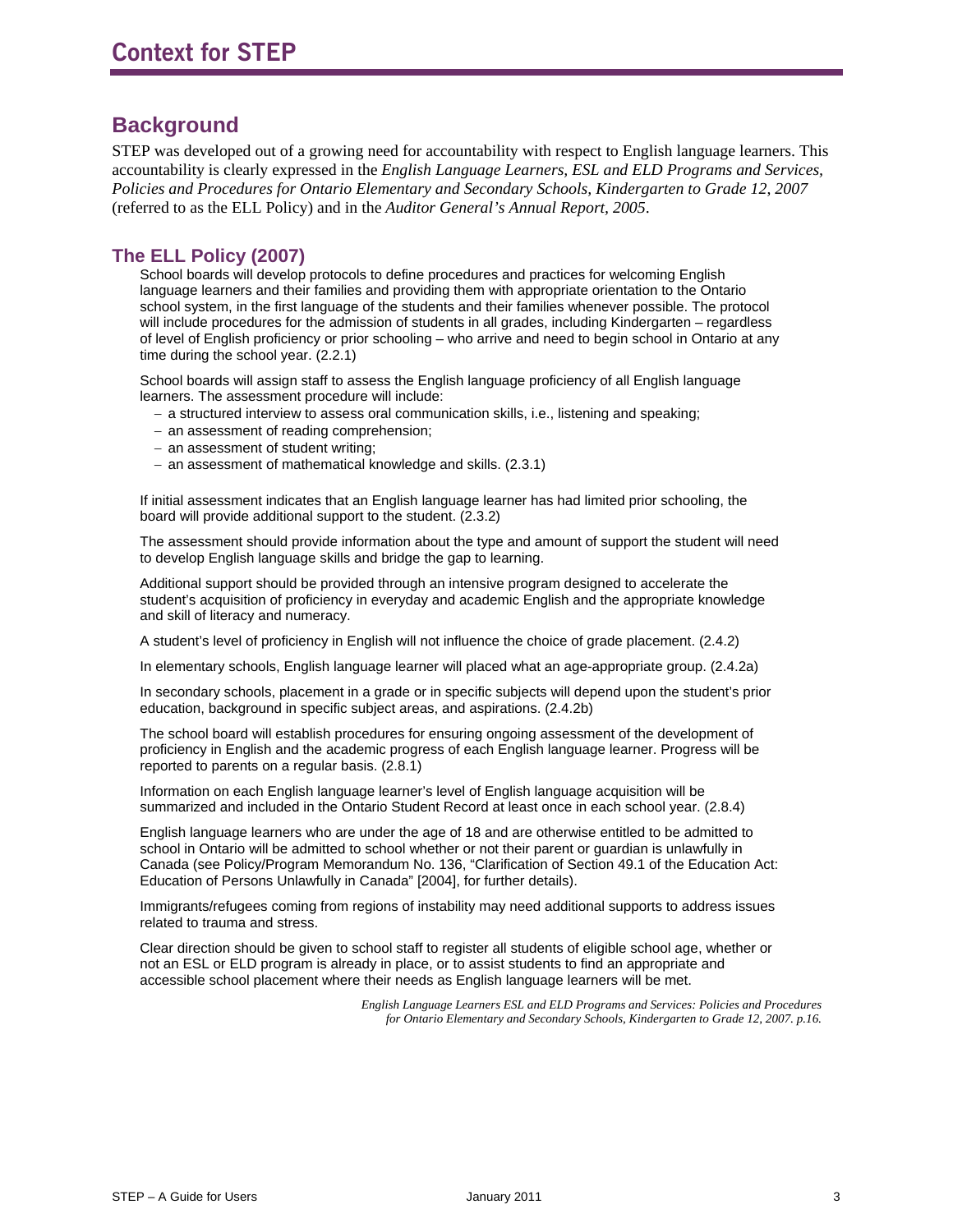#### **Limited Prior Schooling**

Students with limited prior schooling are most often from situations in which their access to education has been limited, and they have had limited opportunities to develop language and literacy skills in any language. Schooling in their communities of origin has been inconsistent, disrupted, or even completely unavailable throughout the years that these children would have otherwise been in school. As a result, they arrive in Ontario schools with significant gaps in education.

Initial assessment is a critical process in identifying ELLs with limited prior schooling to determine starting points for instruction.

Information gathered during the initial family interview and in subsequent parent and student conversations are critical for identifying limited prior schooling experience. This information along with literacy and mathematics initial assessments will determine the need for ELD support, and placement on the ELD continua. An in-depth first language (L1) assessment is strongly recommended as a key part of the initial assessment for students with limited prior schooling.

### **The Auditor General's Report (2005)**

In the fall of 2005, the Auditor General for Ontario reported on an audit of ESL and ELD programs in Ontario schools. The report observed that "teachers need tools for measuring the English proficiency of [English language learners] on a periodic basis" and made the following recommendation: "To help ensure that decisions about the types and amount of services and supports provided to [English language learners] are based on proper monitoring of their progress, the Ministry should develop tools that teachers can use to periodically measure students' English proficiency…"

*Office of the Auditor General of Ontario, 2005. p. 156.* 

In response to the Auditor General's report, and to many other reports and position papers submitted to the Ministry, the Ministry commissioned research to examine and report on existing language assessment from across Canada, the United States, Australia, and Europe. Although various tools for English language acquisition have been developed, this research determined that it would be appropriate to develop assessment tools specifically for use in Ontario schools.

# **What is STEP?**

*Steps to English Proficiency (STEP)* is a framework for assessing and monitoring the language acquisition and literacy development of English language learners across the Ontario curriculum.

The STEP resource is one in a series written to assist teachers in supporting a growing demographic of English language learners in Ontario schools.

To achieve the goal of having English language learners attain the high levels of literacy that are expected of all Ontario students, teachers need a means of assessing and tracking their progress over time. STEP is an assessment framework that teachers can use to determine language acquisition and literacy development of students who are learning English as a second or additional language.

The STEP continua are intended to guide classroom-based assessment. ESL/ELD and classroom teachers can use the STEP continua to assess and record evidence of students' progress gathered through day-to-day classroom learning experiences. Information from STEP, gathered **over time** and in **various learning contexts,** will be useful for administrators, teachers, students, and parents in supporting teaching and learning.

As ELLs progress towards higher proficiency steps, linguistic demands increase. STEP does not assume that the goal of ELLs' English proficiency development is to approximate English native speakers, which means that STEP is not referenced to any external norm. Rather, STEP is referenced to a mastery criterion by which an individual ELL is assessed independently with reference to the STEP language developmental continua.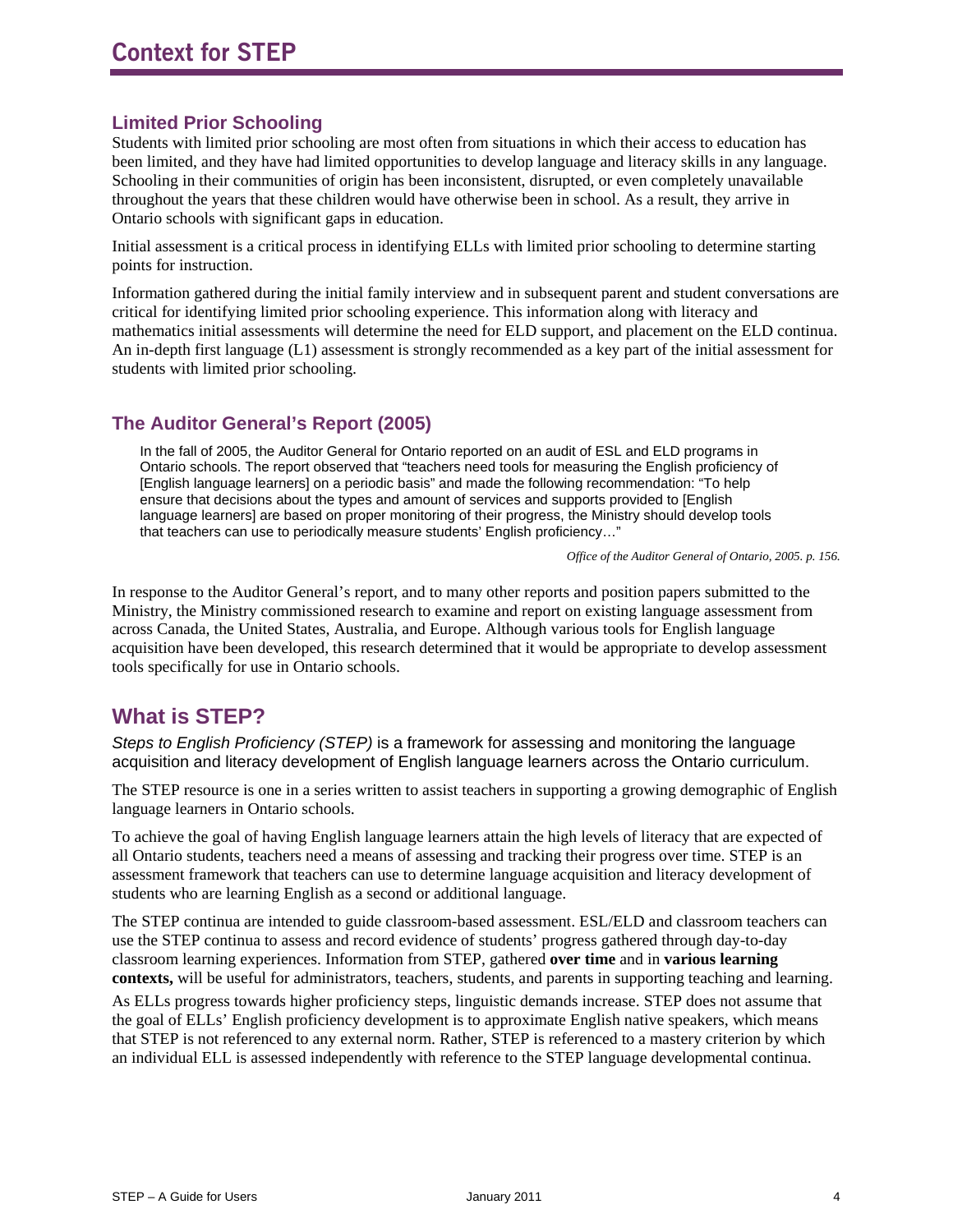# **Context for STEP**

Board and school administrators work in partnership with staff, parents, and students to ensure that every student has the best possible educational experience. School administrators, classroom teachers, ESL/ELD teachers, parents, and students all have a role to play. Educators may find the following information useful in supporting ELLs.

#### **Supervisory Officers**

To support the work of school administrators, consideration should be given to:

- ensuring the Board's vision for reception, orientation, and assessment is shared and understood;
- demonstrating a commitment to an inclusive, respectful, equitable environment for ELLs by allocating and monitoring financial and human resources;
- developing a Board culture that promotes shared knowledge and shared responsibility for outcomes by assisting principals in recognizing and articulating the learning their staff needs to support ELLs.

#### **Administrators**

Principals and Vice Principals may wish to consider the following ways the STEP resource can be used in their schools.

School administrators can use the STEP initial assessment to:

- support the implementation of Board policies for programming/placement, monitoring, and tracking ELLs' language acquisition and literacy development;
- provide data to focus discussion among staff on student-specific needs;
- facilitate discussion about teacher learning needs to support ELLs in language acquisition and literacy development;
- establish the use of common language regarding second language acquisition;
- facilitate decision making and focussed support for at-risk ELLs;
- make informed decisions when planning programs and resources to support English language learners;
- facilitate accommodations on EQAO and other large-scale assessments;
- evaluate the effectiveness of ESL/ELD support and of the school as a language learning environment.

#### **Classroom/Subject Teachers**

As classroom/subject teachers begin to gather information about the students they teach, so they can know the learners, they refer to the Ontario School Record (OSR). Students new to Canada will have very little in their OSRs to inform a teacher's practice. In the OSR teachers find information about a student's background and their level of language acquisition and literacy development which is included in the OSR at least once in each school year. Teachers might also find STEP a useful resource to assess and monitor ELLs' language acquisition and literacy development.

Classroom/subject teachers can use information from STEP to:

- guide their language assessment procedures and programming recommendations for English language learners when they first arrive at a school;
- guide their instructional practice, using the STEP Continua to identify accommodations and modifications to curriculum expectations;
- facilitate the discussion of language acquisition and literacy development with parents and other professionals;
- guide the selection of resources for English language learners in their classrooms
- facilitate the design of modified assessments, rubrics, and checklists that use the STEP Continua;
- enable targeted, focussed assessment *for* and *as* learning;
- work with an English language learner to set personalized, appropriate learning goals;
- monitor the ongoing progress of individual English language learners in all areas of the curriculum;
- determine the targeted support needed to scaffold the learning for the student;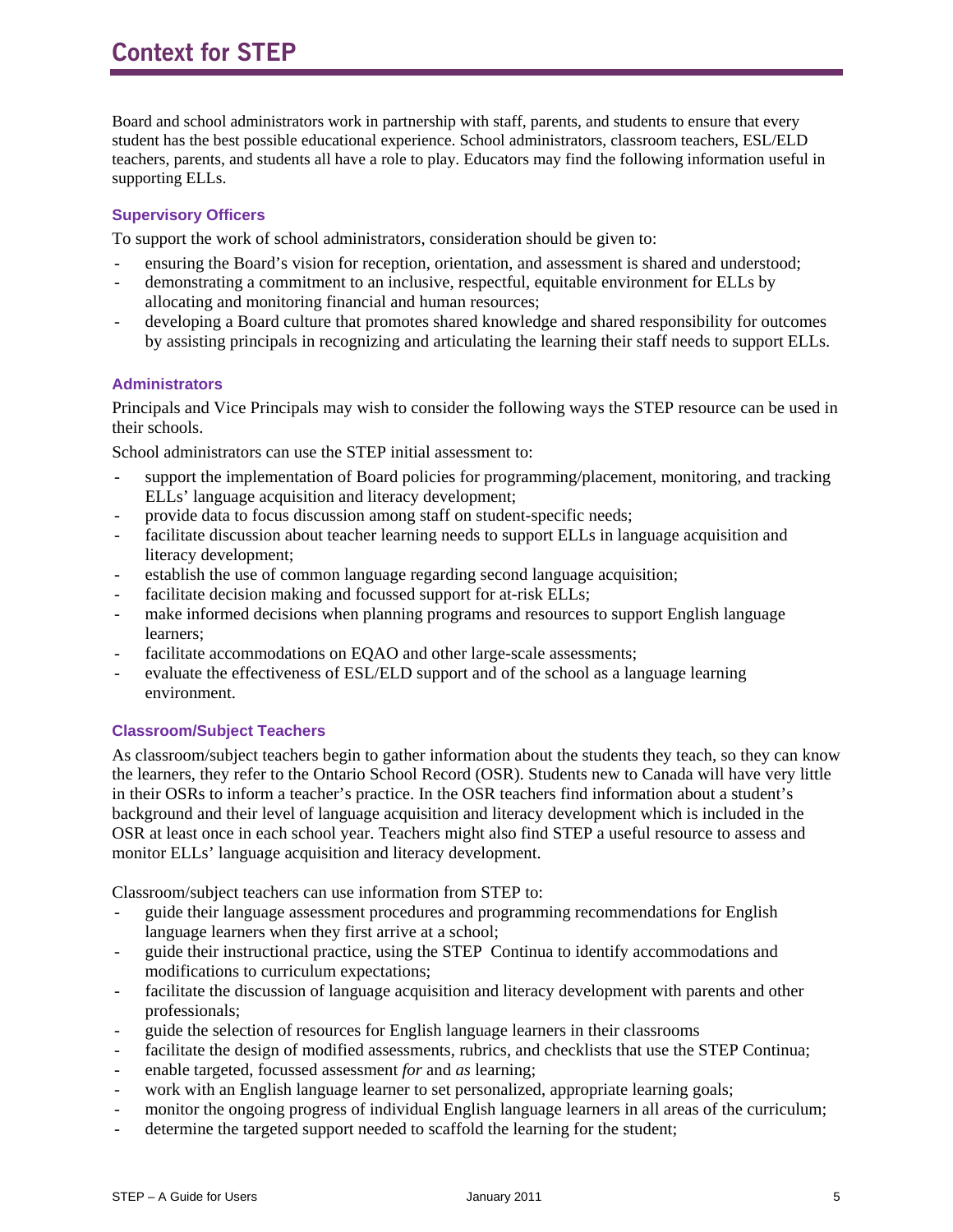identify, as early as possible, those students whose learning trajectory differs significantly from that of other ELLs and who may require other kinds of assessment and support in addition to language assessment, e.g., ELLs who may have special education needs.

#### **ESL/ELD Teachers**

ESL/ELD teachers could be itinerant, or they could be assigned to a school. Their role may be as a resource to the school or they may deliver a specific program or course.

ESL/ELD teachers can use the STEP resource to:

- provide a common language describing language assessment, facilitating collaboration and communication;
- monitor the student's language acquisition and literacy development;
- collaborate with colleagues in developing linguistically appropriate teaching strategies;
- discuss students, supporting colleagues in the use of STEP, and helping colleagues understand second language acquisition;
- provide language acquisition data that could be used in identifying appropriate interventions for English language learners;
- guide instructional practice, using the STEP Continua to identify areas for accommodations and modifications, planning instruction, and selecting resources for English language learners;
- determine and monitor the level of support that ELLs need;
- identify, as early as possible, those students whose learning trajectory differs significantly from that of other ELLs and who may require other kinds of assessment and support in addition to language assessment, e.g., ELLs who may have special education needs;
- facilitate discussions with parents about their child's language acquisition and literacy development.

#### **Students**

STEP enables students to develop assessment *as* learning, a process of supporting their metacognition. Assessment *as* learning is focussed on the role of the learners and the interactive process by which students reflect on and make meaning of information, relate it to prior knowledge, and use it for new learning.

Students can use information from STEP to:

- understand their level of language acquisition and literacy development and to develop next steps;
- monitor their learning and use feedback to guide their learning;
- critically analyse their own learning;
- reflect on their learning and set personal goals;
- understand that language acquisition and literacy development is an ongoing process;
- guide them in compiling a portfolio of evidence to share with teachers and parents.

#### **Parents**

STEP enables parents to develop an increased understanding of schooling in Ontario and the support that is provided to their children as English language learners.

Parents can use information from STEP to:

- gain an accurate indication of their child's level of English language acquisition and literacy development;
- assist with goal-setting in partnership with their child and the school;
- use consistent and common terms for discussing their child's leaning as he/she progresses through grades, divisions, and school;
- understand how their child demonstrates learning in various subject areas and academic tasks;
- understand language acquisition and literacy development as a long-term process that continues with different types of support.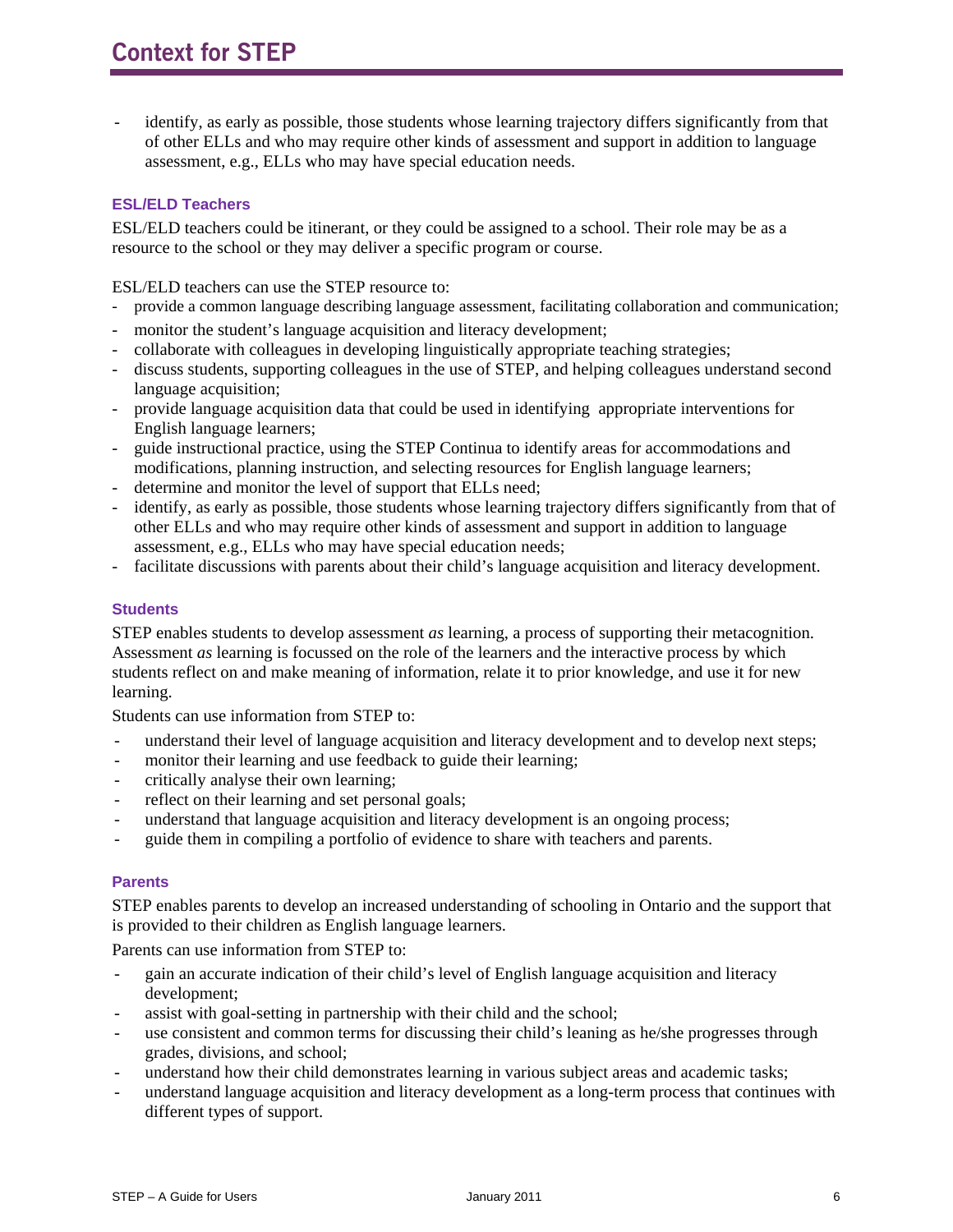# **Initial Assessment**

The initial assessment is an important first step in getting to know the English language learner. It is an opportunity to develop a profile of the student that includes their educational, cultural, and personal background.

Where possible, at least part of the initial assessment should be conducted in the student's first or dominant language (e.g., the language previously used for schooling) to allow a broader view of his or her linguistic development and academic background. The administration and interpretation of language assessments should be linguistically appropriate.

> *English Language Learners ESL and ELD Programs and Services: Policies and Procedures for Ontario Elementary and Secondary Schools, Kindergarten to Grade 12, 2007. p.18.*

School boards will assign staff to assess the English language proficiency of all English language learners. The assessment will include:

- a structured interview to assess oral communication skills (i.e., listening and speaking);
- an assessment of reading comprehension;
- an assessment of student writing;
- an assessment of mathematical knowledge and skills.

*English Language Learners, ESL and ELD Programs and Services, Policies and Procedures for Ontario Elementary and Secondary Schools, Kindergarten to Grade 12, 2007. (2.3.1)* 

The initial welcoming and assessment has these major components:

- **Reception and Orientation:** to provide a welcoming and inclusive environment for English language learners and their families
- Initial Assessment: to determine the student's educational background, and level of proficiency in English and mathematics
- **Support and Placement:** 
	- Elementary: to determine program and support
	- Secondary: to determine placement and support

The initial assessment could occur shortly

- after the student's arrival in Canada. As a
- result, the student might be coping with a
- variety of changes that could affect
- performance on the assessment tasks.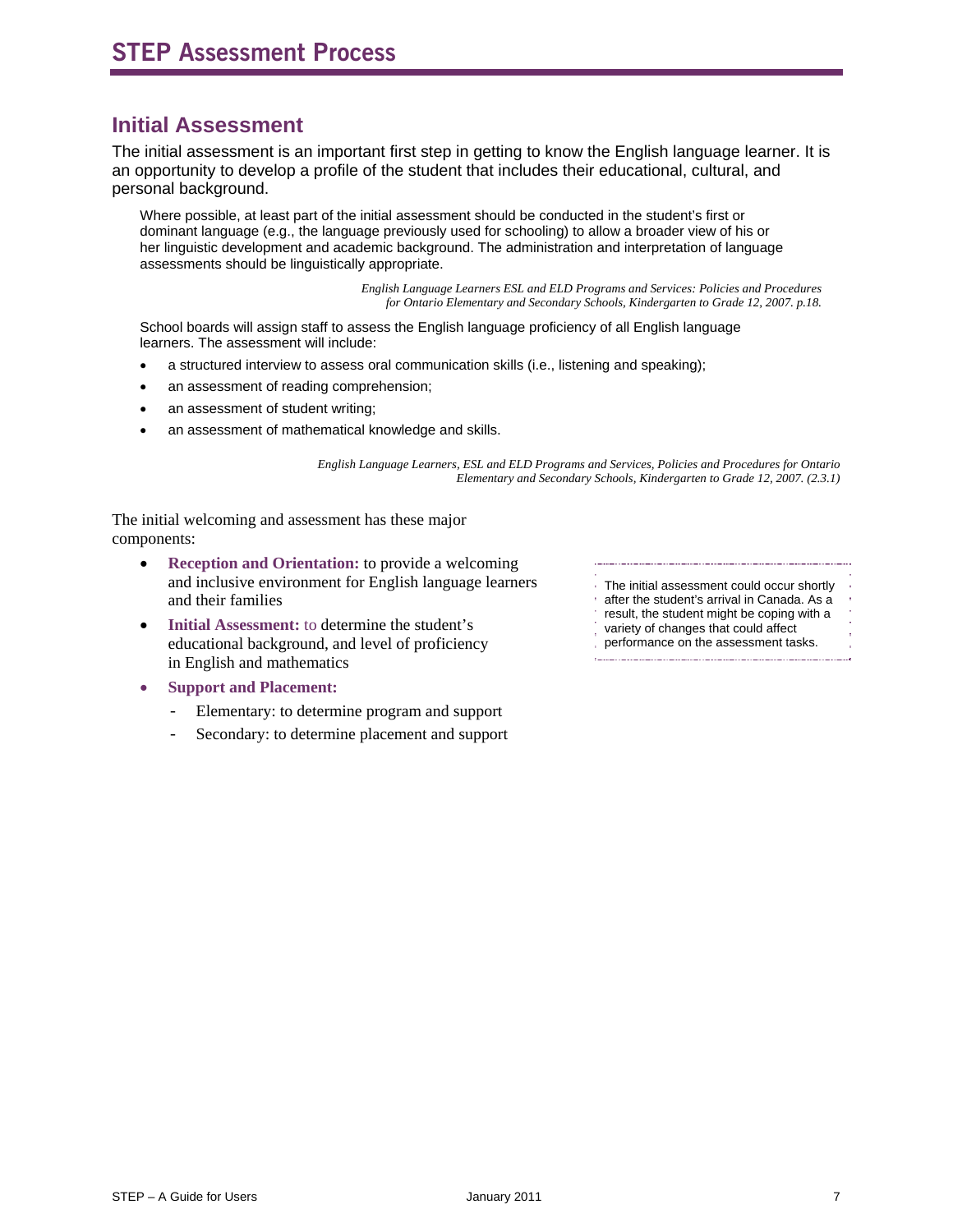### **Assessing English Language Learners**



#### **Considerations**

- An initial assessment can be conducted in many ways. Some boards have centralized facilities where all newcomer students and families go to obtain orientation information regarding schools in Ontario and where the assessment takes place over the span of one day. In other boards, initial assessment is conducted at the school level and can be spread over a period of days.
- The initial assessment is an important first step in getting to know the English language learner. It is an opportunity to get a clear picture of the students' educational, cultural, and personal backgrounds, including their individual learning styles and interests and Special Education needs.
- The initial assessment provides a first indication of the ELL's language proficiency and literacy development.
- Initial assessment results need to be recorded and used as a starting point to inform further assessments and programming for the student. The results need to be communicated to the student, parents, and all staff working with the English language learner.

The English language proficiency assessment includes the three modalities:

#### Oral Communication

• an oral interview with the student, using a familiar picture and early literacy tasks (e.g., identification of colours, alphabet names, basic printing, writing of their own name, and basic everyday objects).

#### Reading

- pre-reading/activating prior knowledge
- reading of selected material to confirm suitability of level
- comprehension and vocabulary tasks

#### **Writing**

• a one- or two-question writing task responding to the text the student has read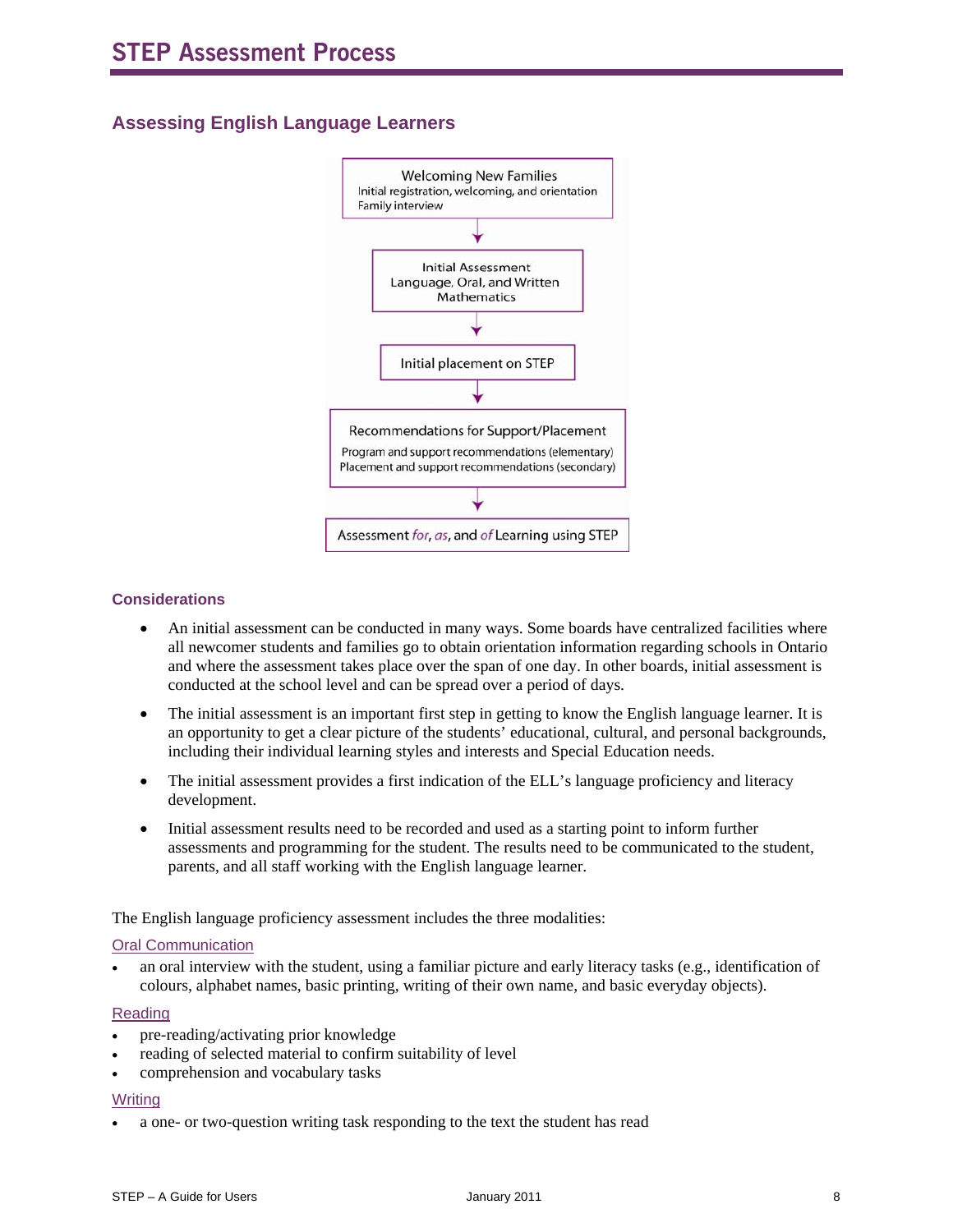#### First Language Writing Sample

Although teachers cannot be expected to assess first language writing, they are asked to request a first language writing sample.

Writing samples used for assessment should be in all languages in which the student can write, and should be collected over a period of several days or weeks, to obtain a student's best effort. Suggested topics: a description of a school attended, or a description of the plane ride and arrival in Canada.

The Mathematics assessment identifies a student's mathematical knowledge and skills.

#### **What does the initial assessment identify?**

The procedures and assessment materials found in STEP assist teachers in identifying students who:

- will benefit from ESL support and whose progress in learning English should be monitored and tracked using the STEP continua for ESL
- will benefit from ELD support and whose progress in learning English should be monitored and tracked using the STEP continua for ELD
- do not need either ESL or ELD support

#### **STEP Tracking Forms – ESL/ELD**

After the initial assessment, the teacher records the student's proficiency in oral communication, reading, and writing on the STEP Tracking Form.

Information on each English Language learner's level of English language acquisition will be summarized and included in the Ontario Student Record at least once in each school year. (2.8.4)

> *English Language Learners, ESL and ELD Programs and Services, Policies and Procedures for Ontario Elementary and Secondary Schools, Kindergarten to Grade 12, 2007.*

The STEP Tracking Form:

- is started during the initial assessment;
- enables teachers to observe and document students' language acquisition through their participation in the classroom and their engagement with the curriculum;
- reflects the most consistent observable evidence;
- is updated at least once during each school year and included in the OSR.

Teachers should follow the school and/or school board procedures for organizing and sharing STEP assessment data and Tracking Form, as students move from grade to grade, or transition between schools.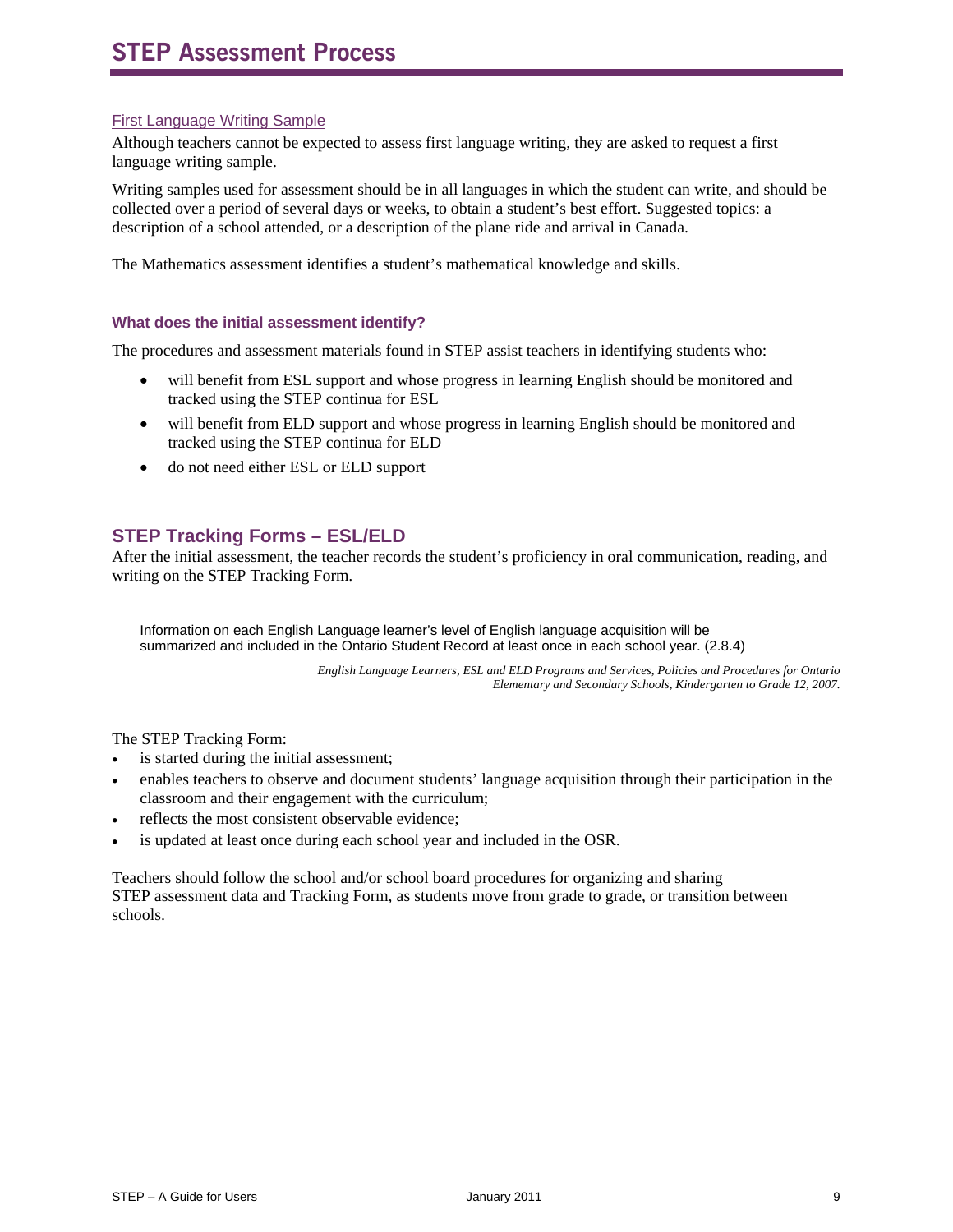# **Steps to English Proficiency Tracking Form – ESL**

In the appropriate Step, record the date (month/year) along with the name of the teacher. Indicate the student's grade or course.

| <b>Student Name</b><br><b>Date of Birth</b> |        |        |        |        |        |        |
|---------------------------------------------|--------|--------|--------|--------|--------|--------|
| <b>Element</b>                              | Step 1 | Step 2 | Step 3 | Step 4 | Step 5 | Step 6 |
| Oral                                        |        |        |        |        |        |        |
| Listening                                   |        |        |        |        |        |        |
| Speaking                                    |        |        |        |        |        |        |
| <b>Reading</b>                              |        |        |        |        |        |        |
| Meaning                                     |        |        |        |        |        |        |
| Form and Style                              |        |        |        |        |        |        |
| Fluency                                     |        |        |        |        |        |        |
| <b>Writing</b>                              |        |        |        |        |        |        |
| Developing and<br>Organizing Content        |        |        |        |        |        |        |
| Form and Style                              |        |        |        |        |        |        |
| Language<br>Conventions                     |        |        |        |        |        |        |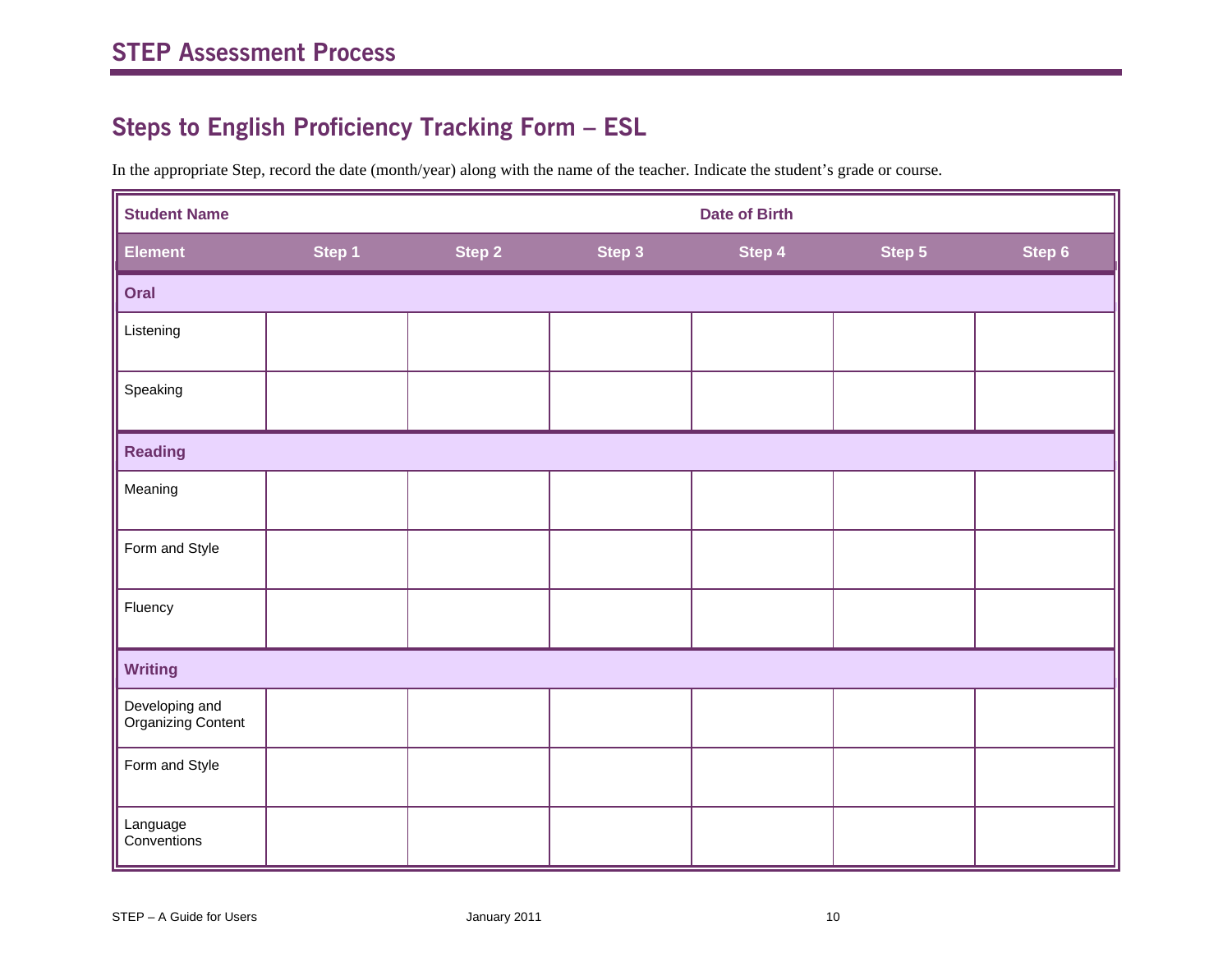# **Steps to English Proficiency Tracking Form – ELD**

In the appropriate Step, record the date (month/year) along with the name of the teacher. Indicate the student's grade or course.

| <b>Student Name</b><br><b>Date of Birth</b> |        |        |        |        |        |        |
|---------------------------------------------|--------|--------|--------|--------|--------|--------|
| <b>Element</b>                              | Step 1 | Step 2 | Step 3 | Step 4 | Step 5 | Step 6 |
| Oral                                        |        |        |        |        |        |        |
| Listening                                   |        |        |        |        |        |        |
| Speaking                                    |        |        |        |        |        |        |
| <b>Reading</b>                              |        |        |        |        |        |        |
| Meaning                                     |        |        |        |        |        |        |
| Form and Style                              |        |        |        |        |        |        |
| Fluency                                     |        |        |        |        |        |        |
| <b>Writing</b>                              |        |        |        |        |        |        |
| Developing and<br>Organizing Content        |        |        |        |        |        |        |
| Form and Style                              |        |        |        |        |        |        |
| Language<br>Conventions                     |        |        |        |        |        |        |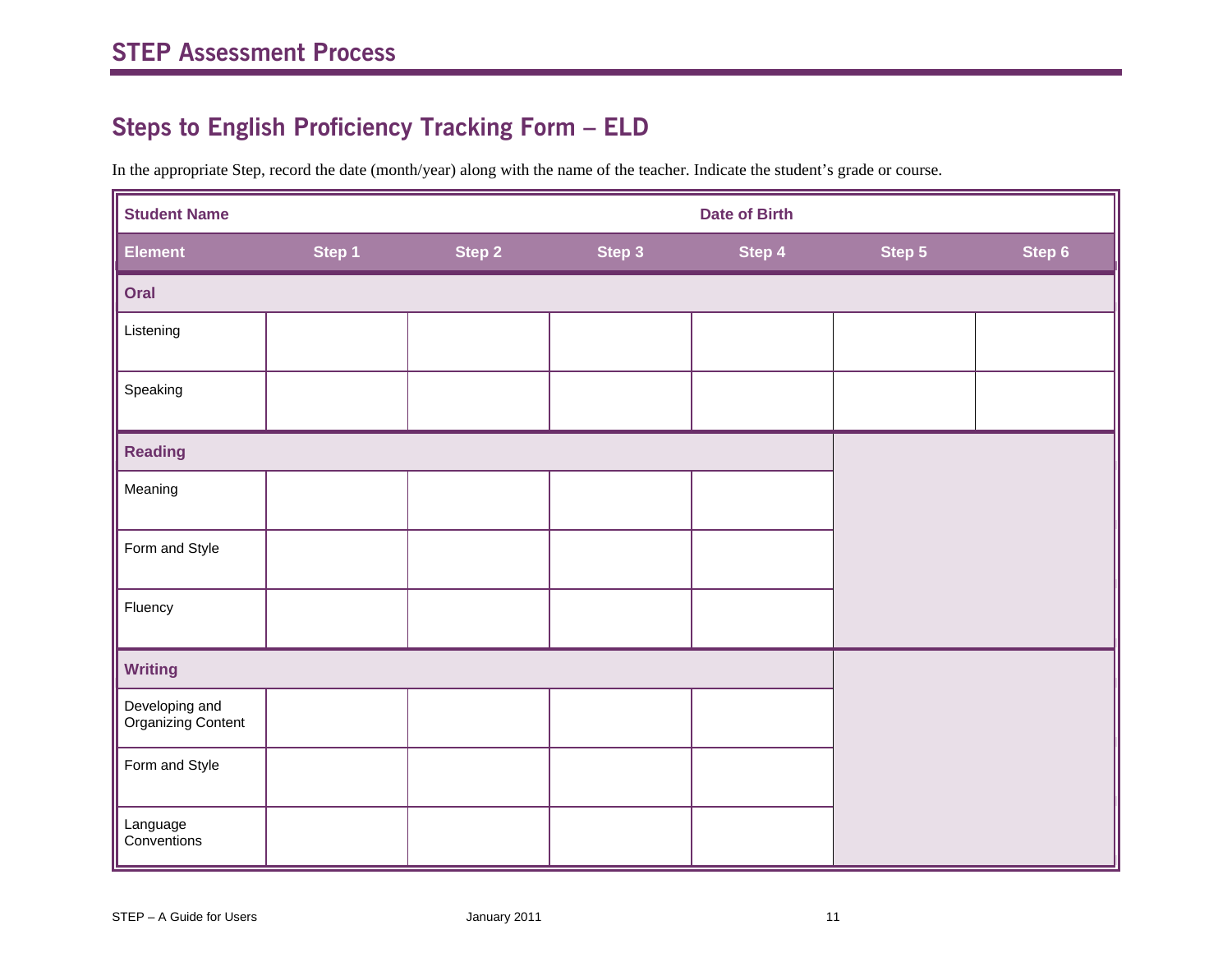# **About the Observable Language Behaviours Continua**

The Observable Language Behaviours Continua serves as the primary assessment and tracking tool of the STEP framework. The continua support the progress of English language acquisition and inform programming decisions English language learners. Descriptors in these assessment continua are intended to capture distinct language behaviours that can be observable across curriculum through daily instructional activities.

- **Element** Names and describes language concepts or skills that make a connection to Ontario curriculum.
- **Observable Language Behaviours** Statements capture distinct language behaviours that can be observed across curriculum through daily instructional activities. Information within a cell is called a descriptor.

#### **Sample Chart**

| Element                                                            | Curriculum<br>Connection           | <b>Examples of Evidence</b>                                                                                                 |                                                                                                                                                          |                                                                                                                                          |                                                                                                                |                                                                                                                                                                            |                                                                                                         |
|--------------------------------------------------------------------|------------------------------------|-----------------------------------------------------------------------------------------------------------------------------|----------------------------------------------------------------------------------------------------------------------------------------------------------|------------------------------------------------------------------------------------------------------------------------------------------|----------------------------------------------------------------------------------------------------------------|----------------------------------------------------------------------------------------------------------------------------------------------------------------------------|---------------------------------------------------------------------------------------------------------|
|                                                                    |                                    | Step 1                                                                                                                      | Step 2                                                                                                                                                   | Step 3                                                                                                                                   | Step 4                                                                                                         | Step 5                                                                                                                                                                     | Step 6                                                                                                  |
| Meaning<br>Understand and<br>respond to texts.<br>using strategies | <b>Makes</b><br><b>connections</b> | relates content in<br>read-alouds to<br>personal<br>experiences, using<br>drawings, English<br>words and phrases,<br>and L1 | relates details of a<br>daily personal routine character in a simple<br>to those of a<br>character in a story,<br>lusing teacher<br>prompts, English, or | explains how a<br>text is like or unlike<br>themselves, using<br>pre-taught vocabulary following teacher<br>and a graphic<br>organizer   | compares the<br>characteristics of<br>heroes in fiction and<br>Inon-fiction texts.<br><b>Imodelling</b>        | compares buildings in compares aspects of<br>early settlements with learly settlers' daily<br>buildings in the<br>community, after<br>quided reading of<br>authentic texts | life with life today.<br>using a Venn diagram                                                           |
|                                                                    | <b>Recognizes point</b><br>of view | illustrates the main<br>character's point of<br>view in a simple text,<br>using visuals.<br>English, and L1                 | describes a<br>character's point of<br>view, using English<br>land L1                                                                                    | describes the main<br>character's point of<br>view, using phrases<br>and simple sentences tale, using a teacher-<br>from an adapted text | describes the point of describes two<br>view of two<br>characters in a fairv<br>selected graphic<br>lorganizer | characters' points of<br>view in a graphic text, would be different if<br>using key vocabulary                                                                             | describes how a<br>familiar fairy tale<br>Ipresented from the<br>point of view of a<br>Iminor character |

The similarity of descriptors between the different grade clusters (in a single modality) highlights that language develops through systematic and predictable developmental stages (Lightbrown & Spada, 2006; Pinenenmann, Johnston & Brindley, 1988). Curriculum-specific examples are provided, where necessary, to make descriptors relevant to students' grade levels and cognitive maturity.

The language development of each student is unique, and the rate of growth may vary according to teachers' instructional emphasis. Teachers may observe their students exhibit skill development across adjacent Steps. This is an expected and normal developmental process. When teachers record students' STEP assessment results, they can consider the Step that shows the most distinct language behaviours consistently. Other wise, teachers should record the lowest Step when a student exhibits skill development across multiple Steps.

The Observable Language Behaviours continua assesses ELLs English proficiency development in three broad strands - writing, reading, and oral - which best reflect core language skills in the Ontario curriculum. Each strand is guided by curricular expectations as well as theoretical definitions. For example, the writing strand emphasizes the view of writing as process, progressing from prewriting, organization of ideas, writing, revising, and editing. The oral strand, defined in terms of listening and speaking skills, is operationalized in terms of communicative competence comprised of linguistic, sociolinguistic, pragmatic, and strategic components (Canale & Swain, 1980; Coelho, 2003)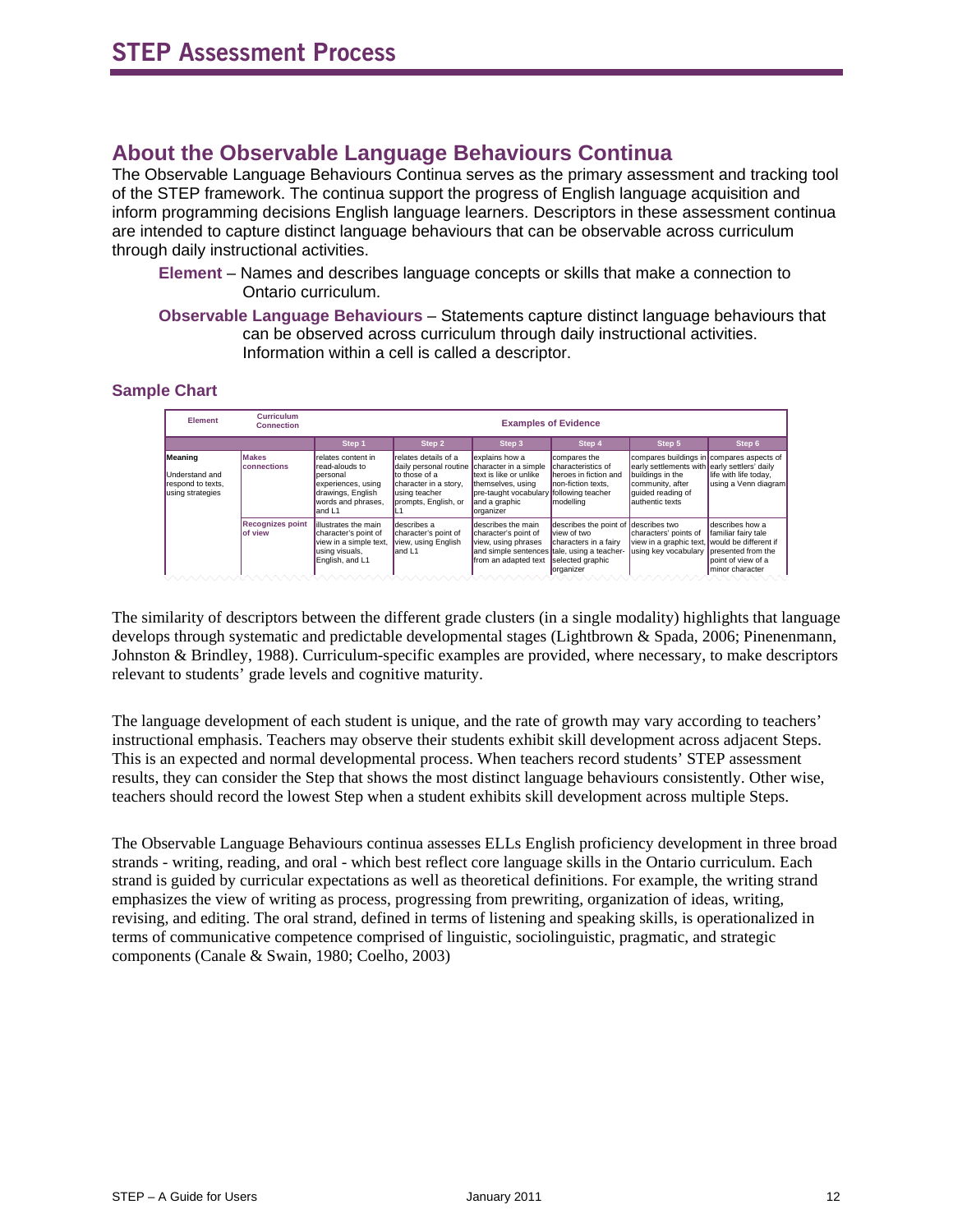# **About the Examples of Evidence Continua**

The Examples of Evidence continua provide concrete and curriculum-specific examples of evidence that illustrate learning behaviours specific to oral, reading, and writing modalities. These continua provide teachers with more detailed information about the observed behaviours. Each continuum consists of four components:

- **Profile** Statements provide an overview of students' language proficiency at the end of each Step
- **Element**  Names and describes language concepts or skills that make a connection to Ontario curriculum
- **Curriculum Connection** Statement of observable behaviours that reflect language acquisition and literacy development for that Element. Statements are the same for all grades in each Step
- **Examples of Evidence** Examples of evidence that ELLs can demonstrate by the end of a particular Step, presented in grade clusters

The four components together help determine where ELLs are and where they are going in their acquisition of English and literacy concepts and skills.

#### **Sample Chart**



#### **Elements and Curriculum Connections**

- Are aligned with the Language curriculum (Grades 1-8) and the English curriculum (Grades 9-12).
- Are the same for all Steps and all grade clusters to provide consistency across and throughout the Continua.

#### **Examples of Evidence**

- Provide **one** example of what an ELL might demonstrate as evidence of learning at the end of each Step within a grade cluster.
- Are **one** demonstration of what student learning might 'look like' or 'sound like.' Teachers will need to gather many examples of evidence based on their observations, discussions, and student productions to determine the student's level of achievement.
- Evidence of student learning for most Curriculum Connections can be observed through a cross-curricular and subject-specific lens. Some examples of evidence that are provided are subject-specific. Teachers should be able to use the statement stems from these Examples of Evidence and apply them to other subject areas, concepts, and topics.
- Evidence of student learning for some Curriculum Connections can be observed primarily through the lens of the Language and English curricula.
- For each Step, the key language describing English proficiency in the Examples of Evidence must be considered across all Curriculum Connections.
- Teachers should identify evidence of student learning for each Curriculum Connection and provide support in areas that need development (e.g., student may show evidence of learning grammatical structures, but need further instruction and practice with word choice).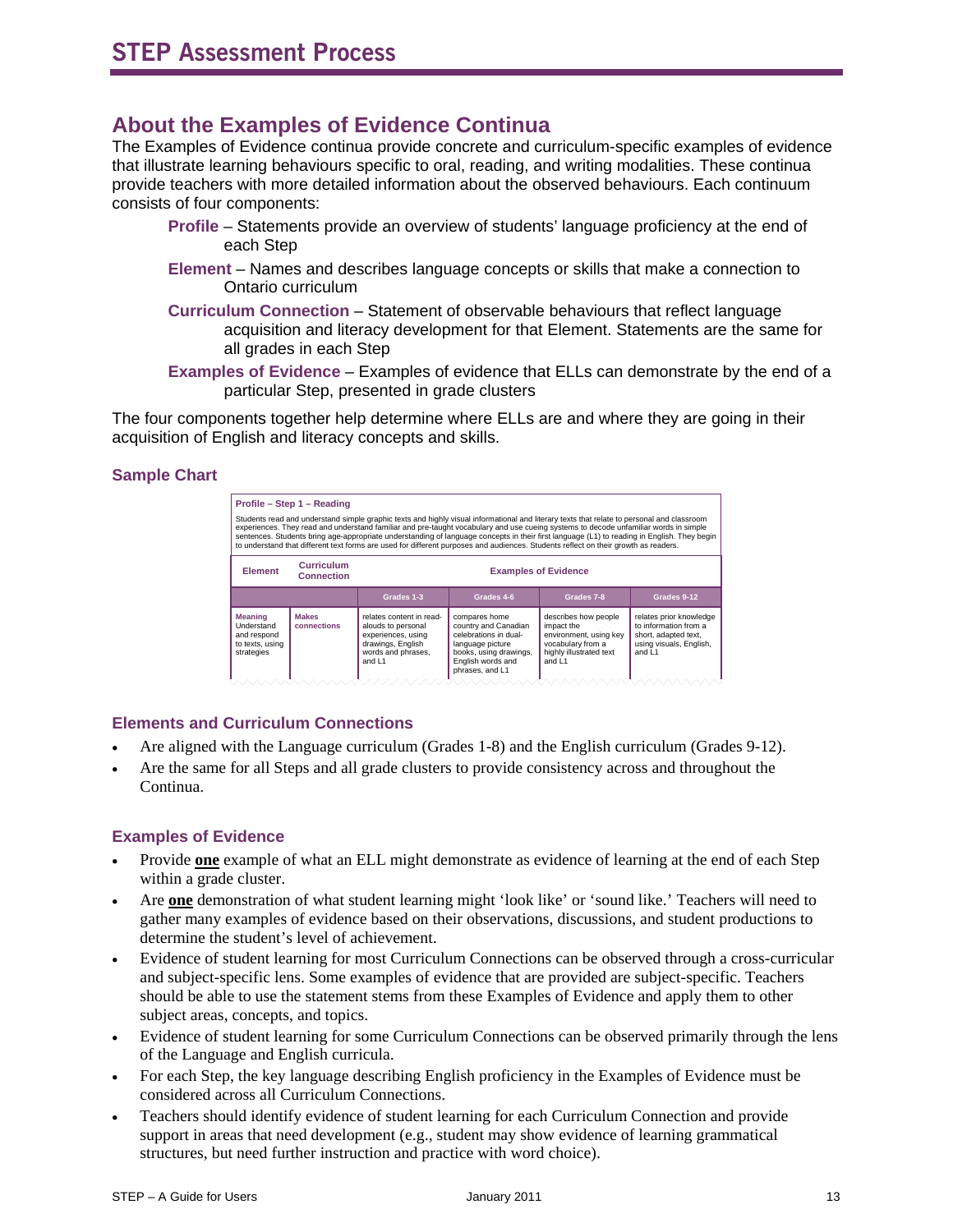#### **Considerations**

- The Continua represent learning that the students can demonstrate at the end of each Step.
- Students are "on Step" when they are developing the language and literacy skills described in that Step.
- Students may show evidence of learning on different Steps across Oral Communication, Reading, and Writing.
- Decisions about which Step(s) the student is (are) on should be made on the basis of the student's most recent and consistent performance.
- Students who have little or no previous exposure to English will start on Step 1. Students may demonstrate only one or two of the Curriculum Connections at first, but as they progress, teachers will be able to see evidence of additional Curriculum Connections.

#### **ESL Examples of Evidence Continua**

The ESL Continua have six Steps that reflect progress from a beginner level (Step 1) towards performance that approximates the proficiency of peers who have been speaking English all their lives (Step 6).

#### **ELD Examples of Evidence Continua**

The ELD Continua reflect the literacy development of students who have varying levels of first language literacy. The Oral Communication continua are the same for ESL and ELD. ELD continua are provided for Reading and for Writing. The ELD Continua are organized into four Steps to describe the progress of students who are preparing for transition to the ESL Continua.

ELD instruction alone is not sufficient to enable students to catch up to English-speaking peers. Students on the ELD Continua need intensive support to enable them to catch up in other key areas of the curriculum. Due to the intensive support that is required, and because these students are usually present in very small numbers in a school, some school boards provide congregated programs in designated schools.

| <b>ESL Continua</b>                                                                                                                                                                                              | <b>ELD Continua</b>                                                                                                                                                                                                                                                                                                                                                      |
|------------------------------------------------------------------------------------------------------------------------------------------------------------------------------------------------------------------|--------------------------------------------------------------------------------------------------------------------------------------------------------------------------------------------------------------------------------------------------------------------------------------------------------------------------------------------------------------------------|
| The ESL Continua reflect the developmental progress of<br>ELLs who have had age-appropriate opportunities for<br>schooling in their first language.                                                              | The ELD Continua reflect the developmental progress of<br>ELLs who are not yet ready for the ESL Continua because<br>they have not had age-appropriate opportunities for<br>schooling in their own language.                                                                                                                                                             |
| These students can build on their existing language and<br>literacy skills in their first language as they learn English.                                                                                        | Students do not have age-appropriate, first-language<br>literacy skills to build on. Some never had an opportunity to<br>learn to read or write in any language.                                                                                                                                                                                                         |
| The ESL Continua take as a starting point in Step 1 the<br>needs of beginning students of English, and end at Step 6<br>with a level of proficiency approaching that of successful<br>English-speaking students. | The ELD Continua begin on Step 1 with the needs of<br>beginning students of English who cannot read and write in<br>any language. Students transfer to the ESL Continua when<br>they have acquired a level of language and literacy<br>development that will enable them to be successful in<br>school as long as they continue to receive support in an<br>ESL program. |
| Not all students begin on Step 1. Students will begin on the<br>Step that reflects their proficiency at the time of the first<br>assessment.                                                                     | Not all students begin on Step 1. Students will begin on the<br>Step that reflects their proficiency at the time of the first<br>assessment.                                                                                                                                                                                                                             |
| There are four ESL Grade Clusters: 1-3, 4-6, 7-8, and 9-12.                                                                                                                                                      | There is only one ELD Grade Cluster: 1-12.                                                                                                                                                                                                                                                                                                                               |
| The ESL Continua reflect the progress of ELLs who are<br>working to catch up to their English-speaking age peers.                                                                                                | The ELD Continua reflect the progress of ELLs with limited<br>literacy skills in their first language who are working to close<br>the gap between themselves and their age peers.                                                                                                                                                                                        |
| Students move through each Step at varying rates                                                                                                                                                                 | Students move through each Step at varying rates. Since<br>ELD students are developing foundational literacy skills in<br>addition to learning a new language, they may require more<br>intensive support and take longer to move through the<br>Steps.                                                                                                                  |

#### **A Comparison Chart**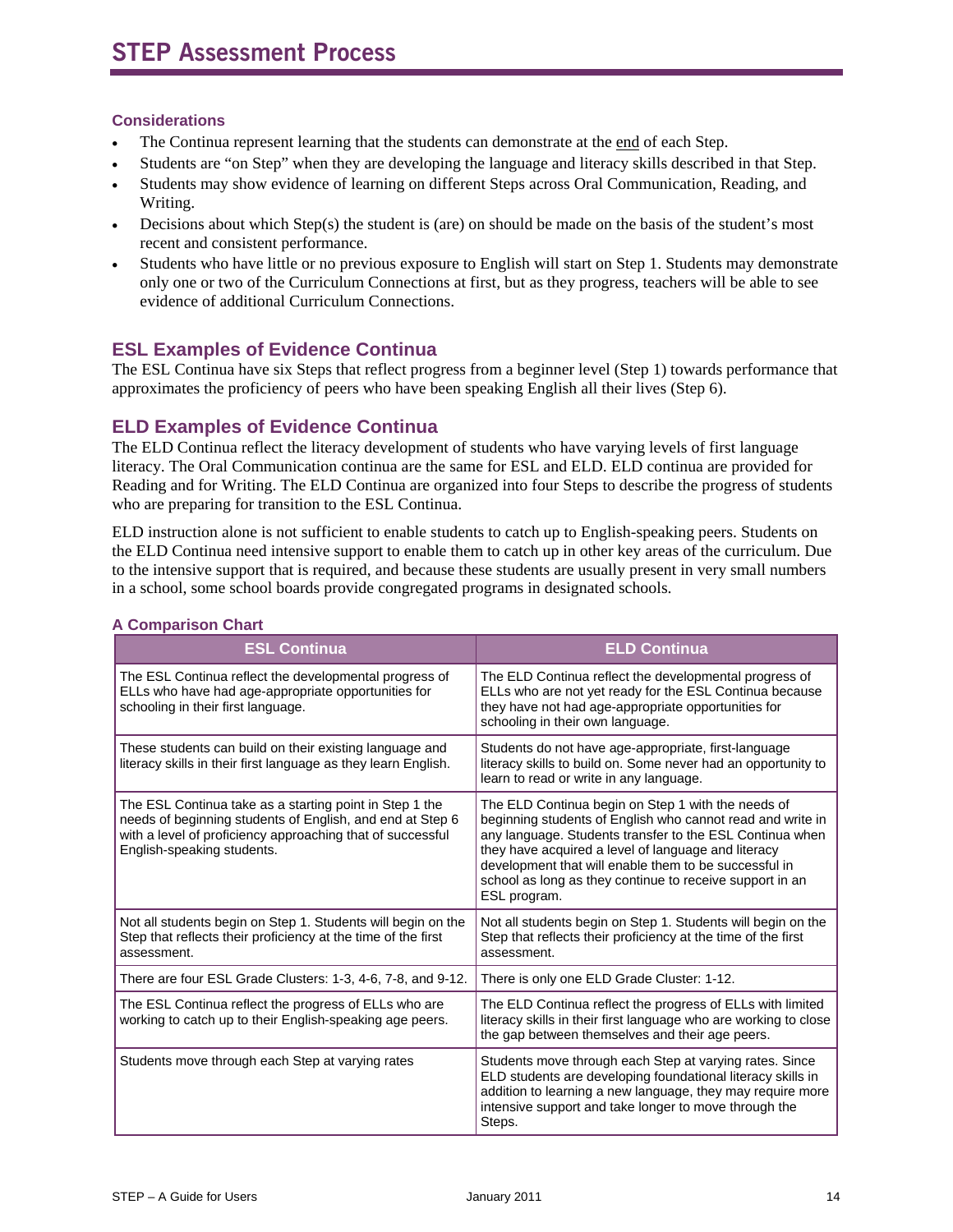# **Assessment** *for* **and** *as* **Learning**

Assessment is the process of gathering information that accurately reflects how well a student is achieving the curriculum expectations in a subject or course. The primary purpose of assessment is to improve student learning. Assessment for the purpose of improving student learning is seen as both "assessment *for* learning" and "assessment *as* learning." As part of assessment *for* learning, teachers provide students with descriptive feedback and coaching for improvement. Teachers engage in assessment *as* learning by helping all students to develop their capacity to be independent, autonomous learners who are able to set individual goals, monitor their own progress, determine next steps, and reflect on their thinking and learning.

Teachers will obtain assessment information through a variety of means, which may include formal and informal observations, discussions, learning conversations, questioning, conferences, homework tasks done in groups, demonstrations, projects, portfolios, developmental continua, performances, peer and self-assessments, self-reflections, essays, and tests.

As essential steps in assessment *for* learning and *as* learning, teachers need to:

- plan assessment concurrently and integrate it seamlessly with instruction;
- share learning goals and success criteria with students at the outset of learning to ensure that students and teachers have a common and shared understanding of these goals and criteria as learning progresses;
- gather information about student learning before, during, and at or near the end of a period of instruction, using a variety of assessment strategies and tools;
- use assessment to inform instruction, guide next steps, and help students monitor their progress towards achieving their learning goals;
- analyse and interpret evidence of learning;
- give and receive specific and timely descriptive feedback about student learning;
- help students to develop skills of peer and self-assessment.

# **Assessment** *of* **Learning**

Assessment *of* learning has a summative purpose and uses a collection of evidence to evaluate each student's achievement of curriculum expectations. It is used for reporting to students and parents.

Assessment *of* learning for ELLs should:

- be based on clear statement of expectations;
- take into account the cultural and linguistic background of the student;
- include clear guidelines for programming monitoring;
- reflect appropriate program adaptations.

Assessment of English language learners should:

- focus on improving student learning;
- be linked directly to curriculum expectations (as modified for each ELL's degree of English language proficiency);
- recognize linguistic and academic progress, while taking into account realistic and varying rates of second-language learning;
- incorporate student self-assessment;
- actively involve students and parents.

To determine if their assessment procedures for ELL's are appropriate, teachers should consider:

- Do assessments reflect appropriate program adaptations?
- Are assessments based on clear statements of expectations?
- Do assessments take into account the student's developing understanding of English?
- Do assessments take into account the cultural and linguistic background of the student?
- Do assessments allow for the use of the student's first language, as appropriate?
- Do assessments include clear guidelines for program monitoring?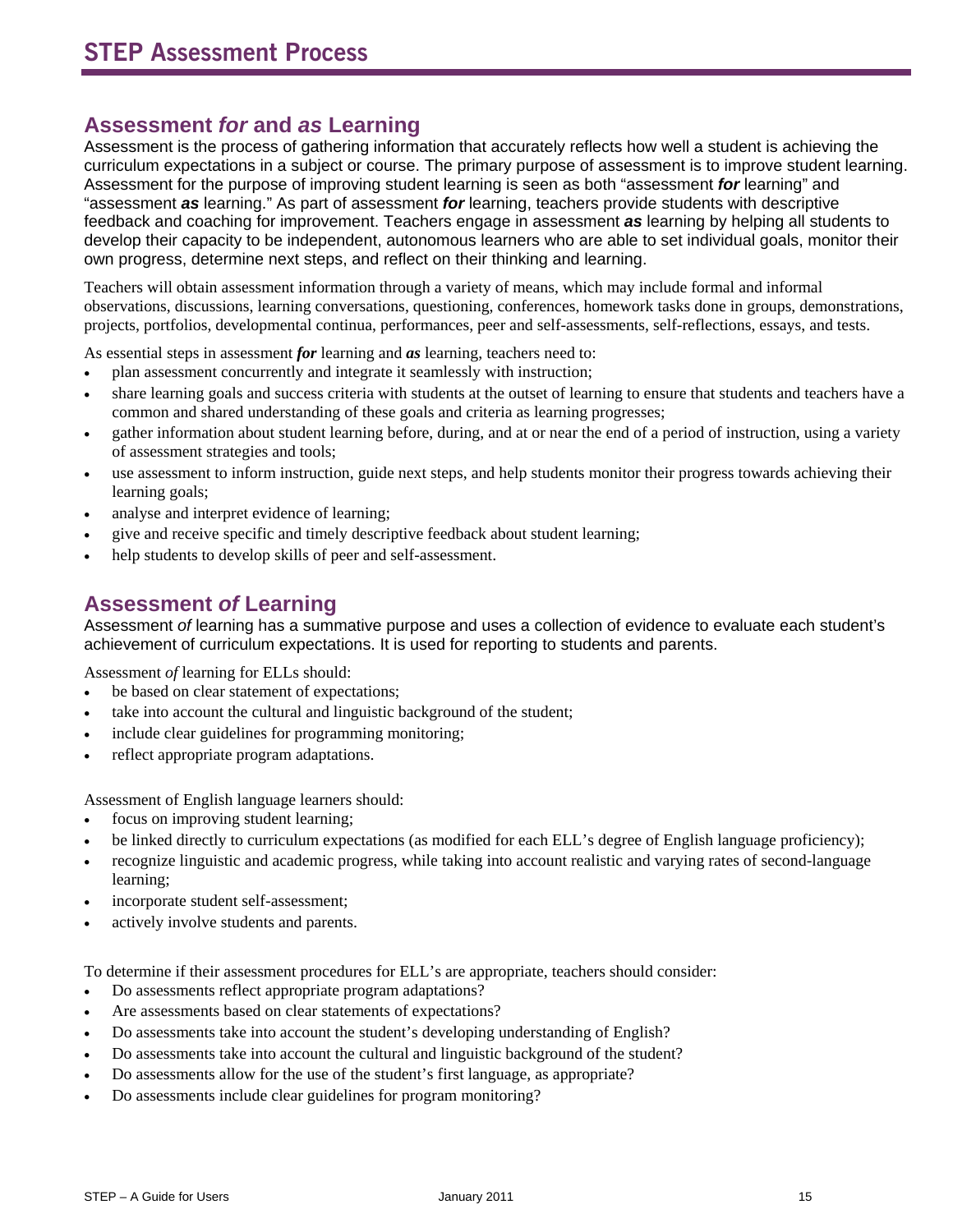#### **Assessment Tools**

Assessment tools used for the ongoing assessment, monitoring, and tracking of learners can include teacher observation; cumulative checklists; true/false listening quizzes; role plays; cloze exercises; matching exercises; sequence exercises; draw and label tasks; dialogue journals; oral responses; problem solving; and/or making booklets, response journals, portfolios for writing, reading, or collections of student work from all subject areas. It is important to remember that the same assessment tool may not be appropriate for every student at any one time.

We can observe a great deal from children's ability to read and write in their first language. Although we may not understand the first language, we can listen to children read and know whether they read fluently or haltingly; whether they use pictures or other strategies to tackle words that they do not know; whether they attend to print on the page; or whether they have book knowledge, such as holding the book or turning pages. These can all be determined during a reading and writing conference – a powerful opportunity of assessment *for* learning in action.

#### **Portfolios**

Collecting and maintaining a portfolio of student work is an excellent way to record and demonstrate a student's progress over time. Portfolios allow students to see various stages of work in progress and help them begin to recognize quality work. Writing portfolios can offer students insight into the process of writing. If students work closely with their teachers to develop various forms of portfolio assessments, they will learn to evaluate their own work and the work of others. As well, this information is easily shared with parents to demonstrate student progress.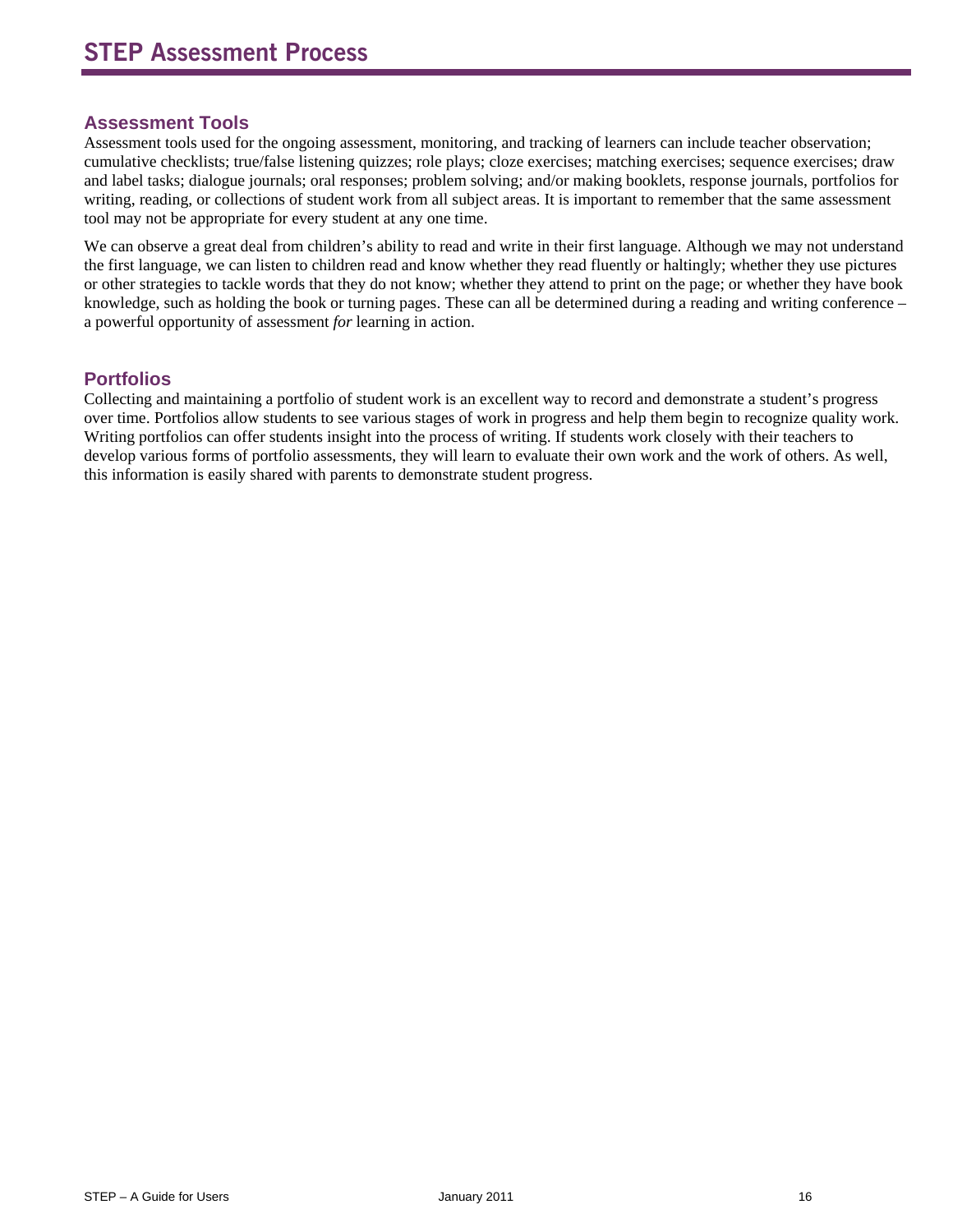English language learners achieve success in language acquisition and literacy development when they are learning in supportive environments. Below are brief descriptions of supportive environments for learning in each of the language modalities.

### **Oral Communication**

English language learners make progress in a supportive environment that values linguistic and cultural diversity. Beginning students require extra time to process language. Teachers need to listen attentively, and speak slowly and clearly, using gestures, prompts, rephrasing, and repetition. Students benefit from listening centres, language buddies, partner talk, and small-group work. It is important to allow beginners time to gain confidence in their ability to speak in English. Teachers should recognize that some students may pass through a silent period.

As students begin to take risks and produce more language, they require opportunities to experiment with a wider range of grammatical forms and vocabulary. They benefit from using their first language at school and at home, as well as from frequent interactions with peers in English. Teachers should provide students with extra time to respond as they produce language.

All students need scaffolding, teacher modelling, and explicit instruction to understand and use subject-specific vocabulary and language structure to express concepts or ideas.

### **Reading**

English language learners make progress in a supportive, print-rich environment where they explore and read a variety of texts. Reading materials should be carefully selected to support their developing language and literacy skills. Students need access to illustrated texts and dictionaries, predictable texts, dual-language texts, and high interest/low vocabulary informational, literary, and media texts.

Scaffolding and modelled, shared, and guided reading are critical across all subject areas to help students understand and communicate their thinking about text. Students require frequent opportunities to be read to and to reread texts. Teachers need to provide opportunities for students to build background knowledge and connect texts to their personal experiences and interests. There should be explicit instruction before, during, and after reading and frequent opportunities for discussion and critical response to literacy experiences. Students require time to process new language and concepts in text of increasing structural complexity and length. Students benefit from opportunities to reflect on their learning and growth as readers.

#### **Writing**

English language learners make progress in a supportive environment where they have opportunities to generate ideas, clarify thinking, and organize thoughts orally through discussion before they write in English. Students benefit from a wide variety of classroom resources, including illustrated and dual-language dictionaries, word walls, co-constructed anchor charts, and media resources.

Teachers need to provide opportunities for students to build background knowledge and connect their writing to personal experiences and interests and to their reading. They need intensive scaffolding including modelled, shared, and guided writing in an increasing number of text forms. There should be explicit instruction throughout the writing process, and frequent opportunities for discussion and student-teacher conferences. Students benefit from opportunities to create and share their writing portfolios and reflect on their learning and growth as writers.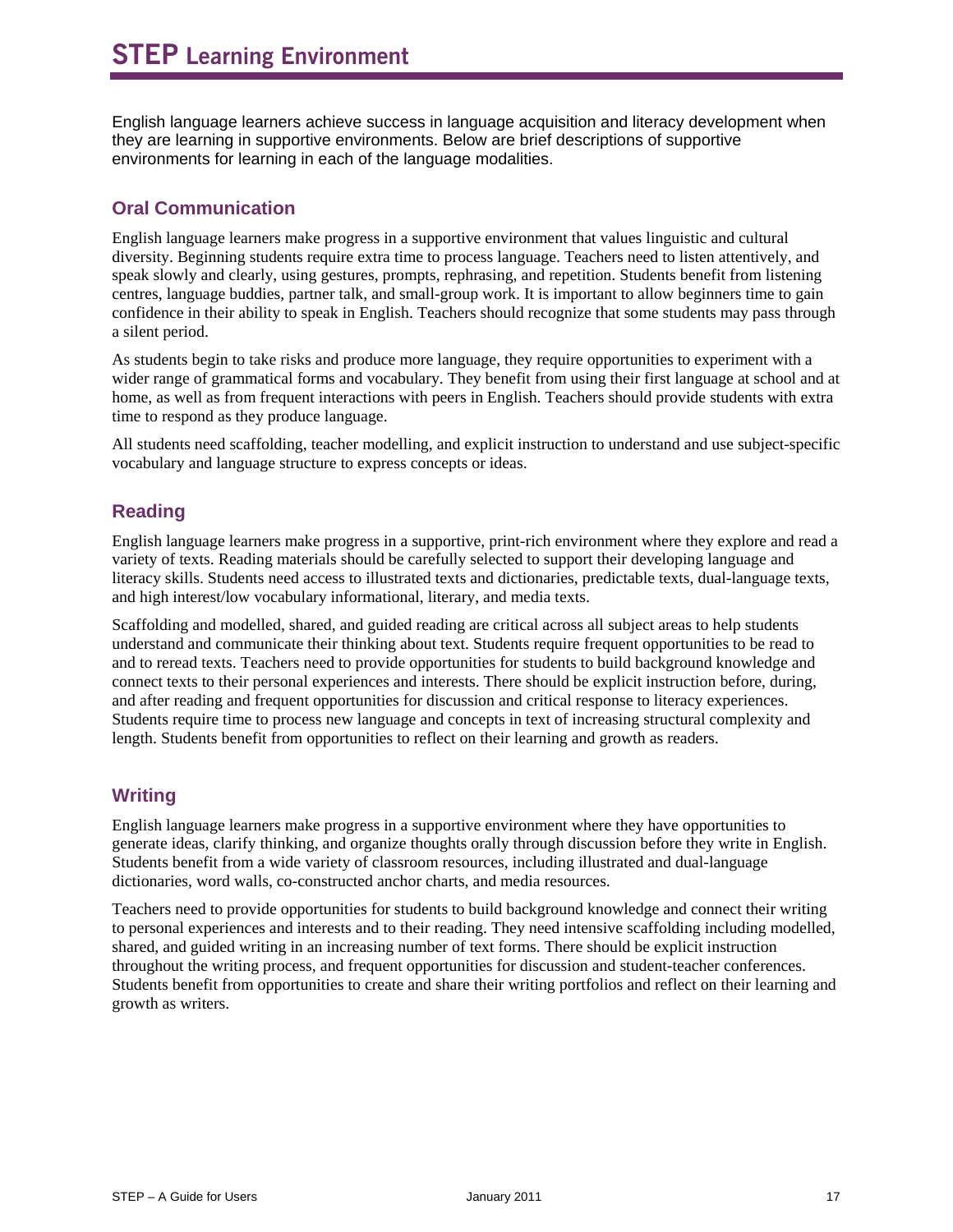#### **Key Instructional Considerations**

Teachers should consider these instructional strategies as they support ELLs in language acquisition and literacy development. While they are good instructional practice for working with all learners, they are critical for supporting English language learners.

- Modify curriculum expectations to enable successful learning.
- Model all learning for students.
- Check frequently for understanding.
- Encourage and support the use of L1.
- Provide clear and explicit instructions supported by non-verbal clues, visuals, and simple language and sentence structures.
- Repeat, rephrase, or paraphrase key concepts and instructions to support understanding.
- Integrate listening, speaking, reading, writing, and curriculum content.
- Develop learning tasks that are cognitively slightly above the student's level of development while adapting the language to the level of language proficiency.
- Provide students with extra time to complete tasks.
- Allow "wait time" for students to formulate their ideas.
- Explicitly teach co-operative group learning skills and provide many opportunities for interaction in varied groupings (e.g., partner, small groups).
- Make frequent use of a variety of concrete and visual supports.
- Make connections between students prior knowledge and experiences and new learning.
- Provide many opportunities for student to rehearse presentations in a variety of settings.
- Incorporate role play as a strategy to demonstrate and clarify meaning.
- Teach reading strategies explicitly during modelled, shared, and guided reading.
- Teach language structures, using a variety of strategies within meaningful contexts.
- Teach and model the steps in the writing process.
- Allow students to demonstrate their understanding of a concept in alternative ways (e.g., demonstrations, orally, drawings).
- Provide a rich print environment including student work, co-constructed word walls, anchor charts, and a variety of reference and resource materials.
- Incorporate many opportunities for shared, guided, and independent reading and writing.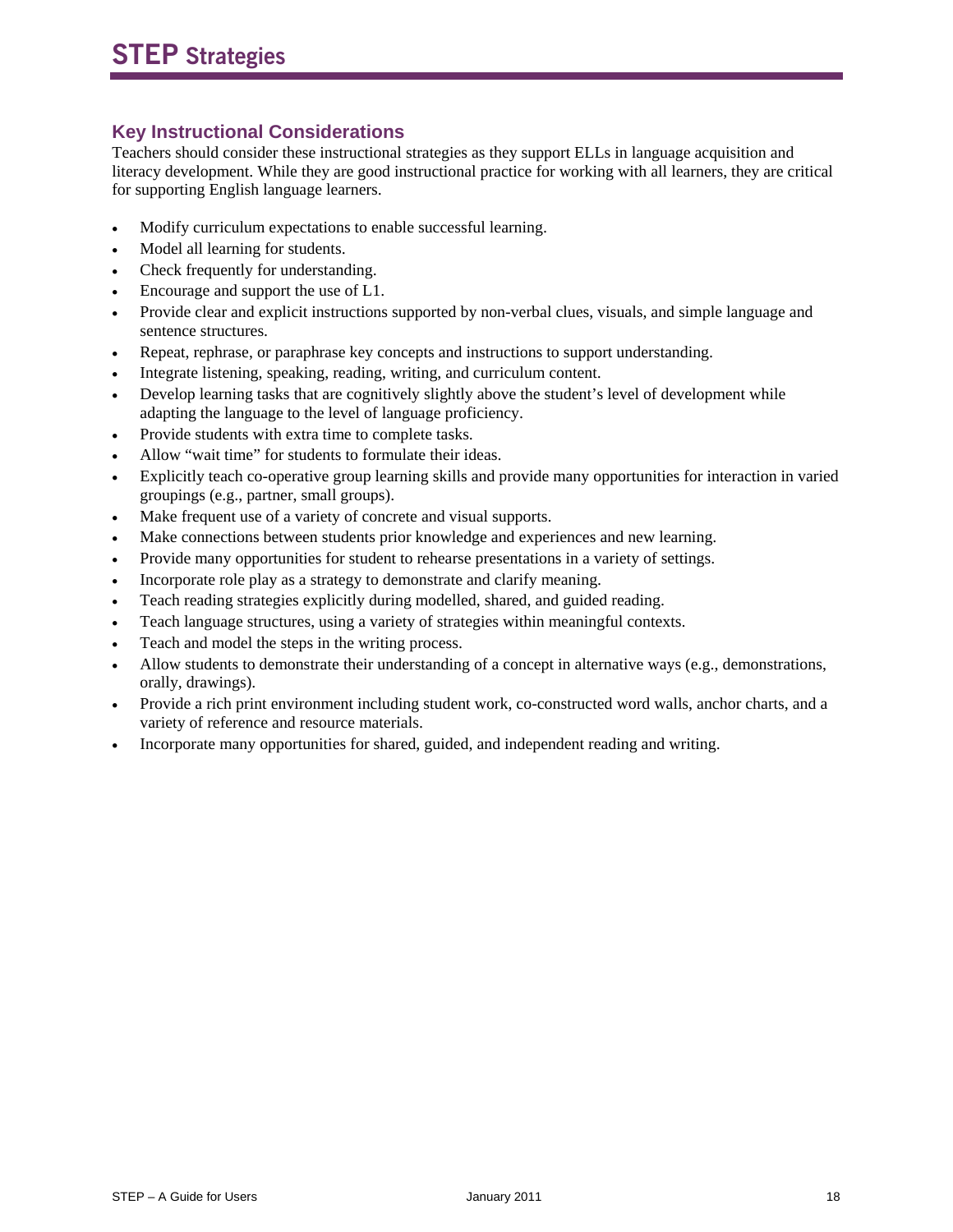#### **Vocabulary**

Vocabulary and word knowledge are critical to communicating effectively in all modalities. In supporting ELLs in language acquisition and literacy development, teachers must focus on explicitly teaching vocabulary within meaningful contexts.

- Simplify vocabulary and sentence structure according to level of comprehension.
- Monitor the use of idioms, cultural references, jokes, colloquial forms, figurative language, and slang according to level of comprehension.
- Explicitly teach unfamiliar and subject-specific vocabulary before a lesson.
- Explicitly teach how language is used in specific subject areas to assist students with acquiring specialized vocabulary and language skills.
- Teach new vocabulary in context and create opportunities for authentic practice.
- Provide opportunities for students to access vocabulary through listening and reading, and then practise through speaking and writing.
- Reintroduce new words in a different context or use recently learned words to expand a concept.
- Use literature circles to reinforce vocabulary and provide opportunities for students to talk and share their connections to a text.
- Create word walls related to specific concepts or themes and to reinforce topic-specific vocabulary.
- Provide writing scaffolds, such as cloze procedure, to help students learn and use new words and phrases.
- Teach transition and linking words in authentic contexts.
- Have students highlight, underline, or note words or phrases they don't understand for discussion with peers and/or teacher.
- Select and cover key words in shared- or guided-reading texts and have students predict the unknown word, using context clues (e.g., prepositions or adjectives).
- Use visuals and real objects to introduce vocabulary and illustrate key concepts.
- Teach essential vocabulary, using a variety of supports, such as anchor charts, models, diagrams, pictures, photos, word cards, picture books, posters, banners, and manipulatives.
- Encourage students to keep a vocabulary notebook for topics or units of work and to spend a few minutes reviewing their new words at home every night.
- Use strategies, such as interviews, videos, field trips, and language experience to build oral vocabulary.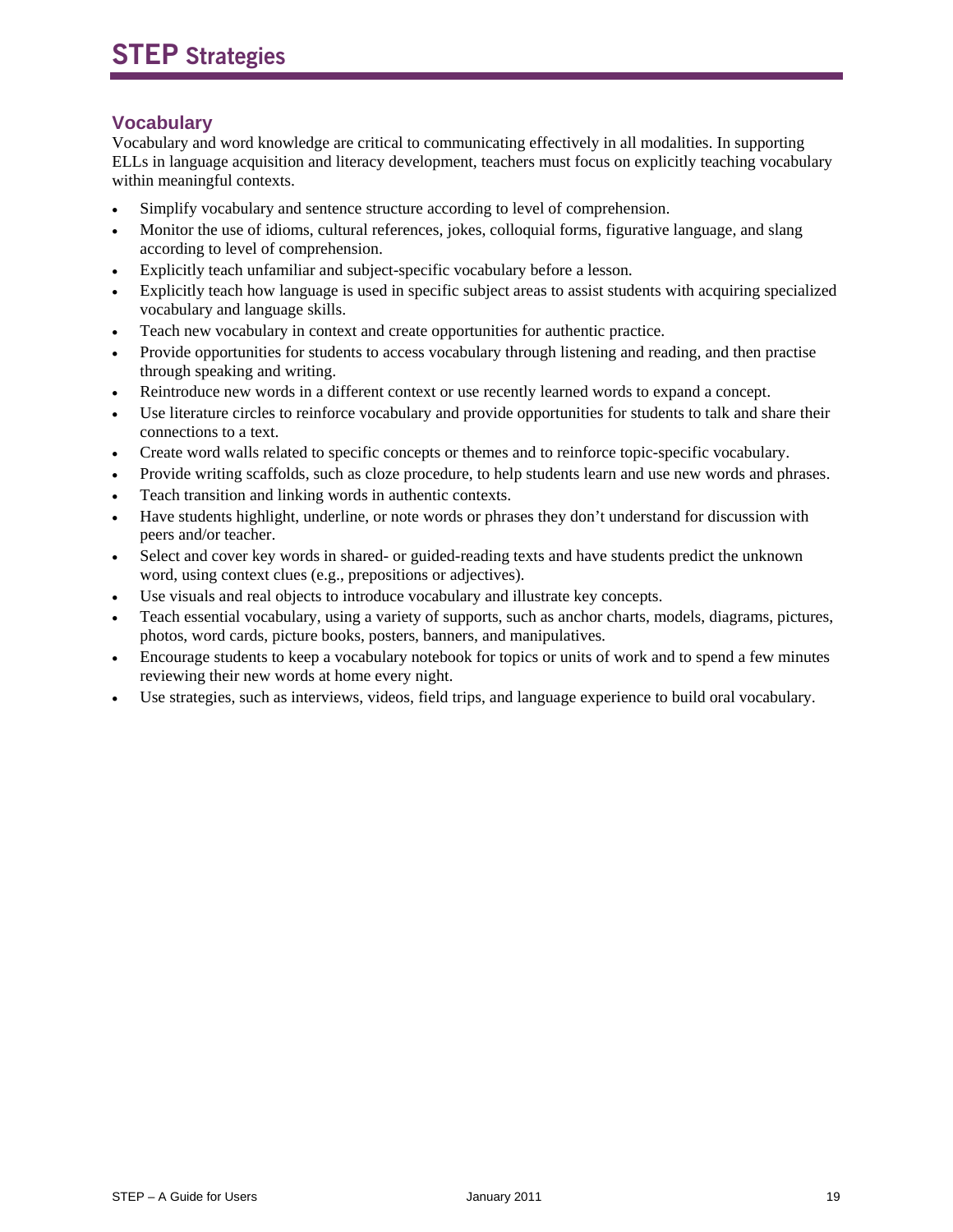## **Oral Communication, Reading, and Writing Strategies**

In presenting strategies to support ELL's language acquisition and literacy development across the modalities, some strategies are identified as critical supports for students on Steps 1 and 2. Other strategies are suggested as more appropriate for students on Steps 3-6.

| <b>Oral Communication</b>                                                                                                                                                                                                                                                                                                                                                                                                                                                                                          | <b>Reading</b>                                                                                                                                                                                                                                                                                                                                                                                                                                                                                                                                                                                                                                                                                                                                                                                                                                                                                                                                                                                                                                                                                                                                                                                                                                                                                                                                                                                                                                                                                                                                                                                                               | <b>Writing</b>                                                                                                                                                                                                                                                                                                                                                                                                                                                                                                                                                                                                                                                                                                                                                                                                                                                                                                                                                                                                                                                                                                                                                                                                                                                                                                                                                                                                                          |  |
|--------------------------------------------------------------------------------------------------------------------------------------------------------------------------------------------------------------------------------------------------------------------------------------------------------------------------------------------------------------------------------------------------------------------------------------------------------------------------------------------------------------------|------------------------------------------------------------------------------------------------------------------------------------------------------------------------------------------------------------------------------------------------------------------------------------------------------------------------------------------------------------------------------------------------------------------------------------------------------------------------------------------------------------------------------------------------------------------------------------------------------------------------------------------------------------------------------------------------------------------------------------------------------------------------------------------------------------------------------------------------------------------------------------------------------------------------------------------------------------------------------------------------------------------------------------------------------------------------------------------------------------------------------------------------------------------------------------------------------------------------------------------------------------------------------------------------------------------------------------------------------------------------------------------------------------------------------------------------------------------------------------------------------------------------------------------------------------------------------------------------------------------------------|-----------------------------------------------------------------------------------------------------------------------------------------------------------------------------------------------------------------------------------------------------------------------------------------------------------------------------------------------------------------------------------------------------------------------------------------------------------------------------------------------------------------------------------------------------------------------------------------------------------------------------------------------------------------------------------------------------------------------------------------------------------------------------------------------------------------------------------------------------------------------------------------------------------------------------------------------------------------------------------------------------------------------------------------------------------------------------------------------------------------------------------------------------------------------------------------------------------------------------------------------------------------------------------------------------------------------------------------------------------------------------------------------------------------------------------------|--|
| Steps 1 and 2                                                                                                                                                                                                                                                                                                                                                                                                                                                                                                      | Steps 1 and 2                                                                                                                                                                                                                                                                                                                                                                                                                                                                                                                                                                                                                                                                                                                                                                                                                                                                                                                                                                                                                                                                                                                                                                                                                                                                                                                                                                                                                                                                                                                                                                                                                | Steps 1 and 2                                                                                                                                                                                                                                                                                                                                                                                                                                                                                                                                                                                                                                                                                                                                                                                                                                                                                                                                                                                                                                                                                                                                                                                                                                                                                                                                                                                                                           |  |
| • Give clear one- or two-step<br>instructions.<br>• Have students retell instructions<br>or directions.<br>• Allow students to respond in a<br>variety of ways, such as<br>communicating with gestures,<br>and providing yes/no responses.<br>• Provide non-verbal cues such as<br>objects, visuals, videos,<br>demonstrations, and movement.<br>• Provide structured overviews of<br>discussions for listening.<br>• Provide daily opportunities for<br>students to listen and talk in a<br>variety of groupings. | • Teach the English alphabet, using a<br>variety of strategies, such as<br>picture alphabet charts.<br>• Use a variety of texts, to introduce<br>concepts of print, such as<br>directionality, upper and lower<br>case letters, and features of text.<br>• Build on prior knowledge with<br>much pre-reading discussion.<br>• Use graphic organizers before,<br>during, and after reading.<br>• Scaffold comprehension of texts by<br>previewing with students and<br>discussing text features prior to<br>reading.<br>• Include daily read-alouds and<br>think-alouds, using literary,<br>information, and media texts.<br>• Provide opportunities for students<br>to make predictions and discuss<br>text features during shared reading.<br>• Introduce musical chants and<br>poems that reinforce everyday<br>expressions and patterned speech.<br>• Explicitly teach semantic,<br>syntactic, and graphophonic cueing<br>systems.<br>• Create language experience texts.<br>• Create compilations of familiar<br>texts, such as illustrated language-<br>experience charts, poems, chants,<br>etc., for student re-reading.<br>• Encourage students to read first<br>language or dual-language books.<br>• Provide age-appropriate, subject-<br>specific, and cross-curricular<br>reading materials that are<br>accessible to students at varying<br>reading levels.<br>• Provide time for students to read<br>every day.<br>• Assist students in making<br>appropriate choices for<br>independent reading.<br>• Provide opportunities for students<br>to work in large and small groups<br>with English-speaking peers. | • Explicitly teach the English<br>alphabet to students whose first<br>language uses a different alphabet.<br>• Explicitly teach concepts of print<br>such as sound-symbol relationships<br>and directionality.<br>• Provide students with many<br>opportunities to talk in English or<br>L1 with a language buddy before<br>writing.<br>• Model how to identify a purpose<br>and audience for writing.<br>• Model how to use graphic<br>organizers, such as Venn diagrams,<br>T-charts, word webs and story<br>maps, to organize ideas for writing.<br>• Encourage the use of first language<br>(L1) in journal writing, personal<br>dictionaries, word lists, prewriting<br>activities, and when preparing<br>outlines or drafts.<br>• Allow students to respond in<br>drawings, words, phrases, simple<br>sentences, and L1.<br>• Have students write on topics that<br>are culturally relevant to their lives.<br>• Act as a scribe, using the language<br>experience approach to record<br>student ideas.<br>• Provide students with writing<br>prompts and sentence starters.<br>• Provide students with dual-<br>language and illustrated<br>dictionaries.<br>• Encourage students to keep an<br>editing checklist for reference.<br>• Model and provide opportunities<br>for shared writing with partners<br>and in small groups.<br>• Provide students with ongoing<br>support through regular teacher and<br>peer conferences. |  |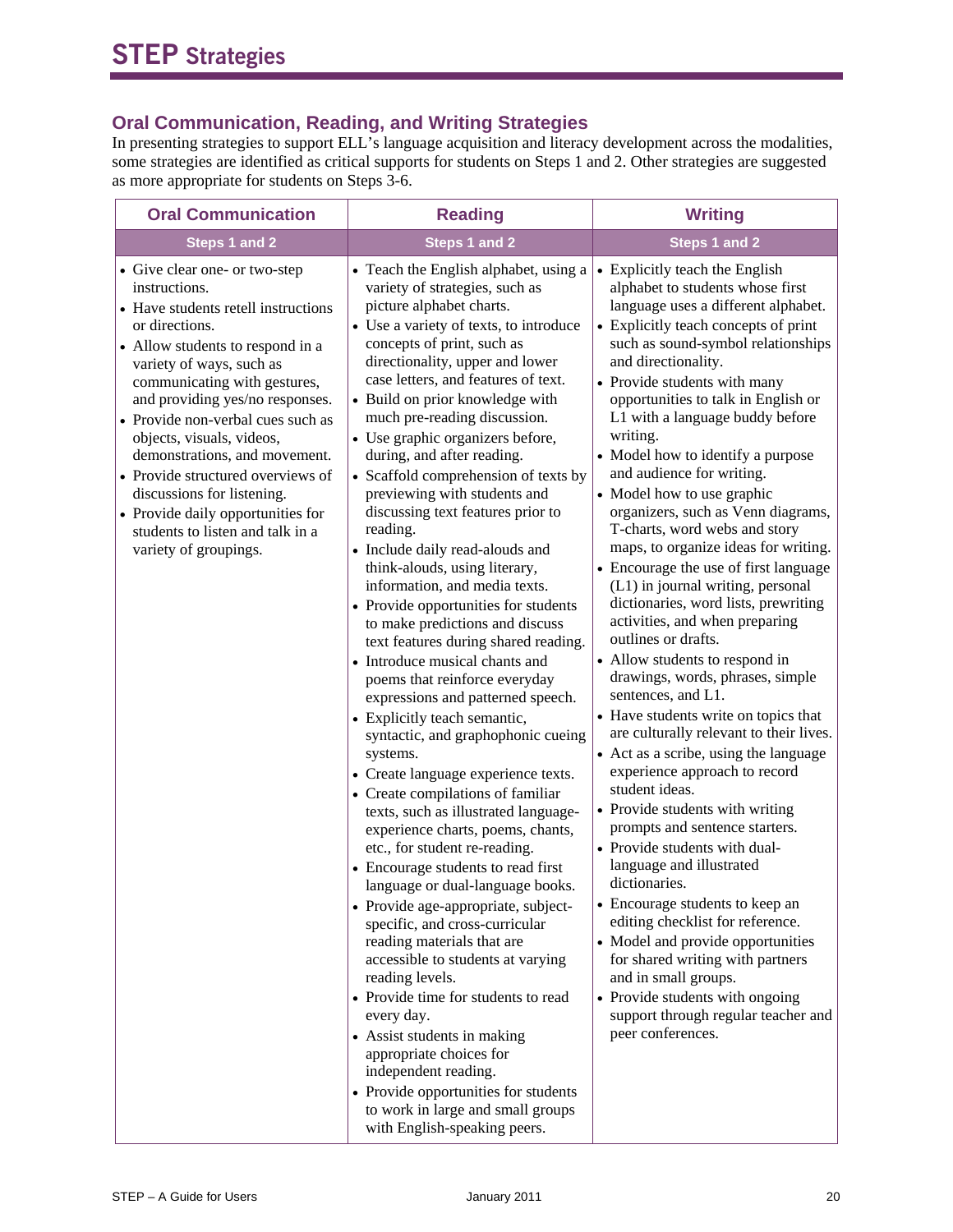| <b>Oral Communication</b>                                                                                                                                                                                                                                                                                                                                                                                                                                                                                                                                                                                                                                                                                                                                                                                                                 | <b>Reading</b>                                                                                                                                                                                                                                                                                                                                                                                                                                                                                                                                                                                                                                                                                                                                                                                                                                                                                                                                                                                                                                                                                                                                                                             | <b>Writing</b>                                                                                                                                                                                                                                                                                                                                                                                                                                                                                                                                                                                                                                                                                                                                                                                                                                                                                                                                                                                                                                                                                                                                                                                                                                             |  |
|-------------------------------------------------------------------------------------------------------------------------------------------------------------------------------------------------------------------------------------------------------------------------------------------------------------------------------------------------------------------------------------------------------------------------------------------------------------------------------------------------------------------------------------------------------------------------------------------------------------------------------------------------------------------------------------------------------------------------------------------------------------------------------------------------------------------------------------------|--------------------------------------------------------------------------------------------------------------------------------------------------------------------------------------------------------------------------------------------------------------------------------------------------------------------------------------------------------------------------------------------------------------------------------------------------------------------------------------------------------------------------------------------------------------------------------------------------------------------------------------------------------------------------------------------------------------------------------------------------------------------------------------------------------------------------------------------------------------------------------------------------------------------------------------------------------------------------------------------------------------------------------------------------------------------------------------------------------------------------------------------------------------------------------------------|------------------------------------------------------------------------------------------------------------------------------------------------------------------------------------------------------------------------------------------------------------------------------------------------------------------------------------------------------------------------------------------------------------------------------------------------------------------------------------------------------------------------------------------------------------------------------------------------------------------------------------------------------------------------------------------------------------------------------------------------------------------------------------------------------------------------------------------------------------------------------------------------------------------------------------------------------------------------------------------------------------------------------------------------------------------------------------------------------------------------------------------------------------------------------------------------------------------------------------------------------------|--|
| Steps 3-6                                                                                                                                                                                                                                                                                                                                                                                                                                                                                                                                                                                                                                                                                                                                                                                                                                 | Steps 3-6                                                                                                                                                                                                                                                                                                                                                                                                                                                                                                                                                                                                                                                                                                                                                                                                                                                                                                                                                                                                                                                                                                                                                                                  | Steps 3-6                                                                                                                                                                                                                                                                                                                                                                                                                                                                                                                                                                                                                                                                                                                                                                                                                                                                                                                                                                                                                                                                                                                                                                                                                                                  |  |
| • Use strategies, such as KWL, Four<br>Corners and Inside/Outside Circle<br>to allow for discussion and to<br>activate prior knowledge.<br>• Use dictogloss to develop listening<br>skills.<br>• Use information extraction tasks<br>to develop listening for key<br>information skills.<br>• Use listening tapes for building<br>knowledge of a topic.<br>• Paraphrase correct forms of<br>speech rather than correcting<br>errors.<br>• Teach students to identify purpose<br>and audience for oral<br>presentations.<br>• Use co-operative learning<br>strategies, such as partner-talk and<br>small-group discussions.<br>• Provide multiple opportunities for<br>authentic speaking tasks, such as<br>debates, readers' theatre, author's<br>chair, partner and small-group<br>problem solving, and group<br>science investigations. | • Explicitly teach semantic,<br>syntactic, and graphophonic<br>cueing systems.<br>• Model how to skim and scan texts<br>as a pre-reading activity.<br>• Use anticipation guides to<br>examine and respond to a series of<br>teacher-generated statements that<br>may reflect pre-reading beliefs and<br>knowledge about topic, specific<br>concepts, texts, and themes.<br>Ask students to predict, based on a<br>shared reading of first sentence or<br>first paragraph of a text or key<br>illustrations.<br>• Provide opportunities for jigsaw<br>reading, so that each student<br>becomes an expert on a section of<br>a text and then shares information<br>in the home group.<br>• Use literature circles to provide<br>opportunities for students to talk<br>about a book in depth and share<br>their connections to the text.<br>• Ask students to adopt the roles of<br>different characters, while reading<br>a readers' theatre text.<br>• Help students to deepen<br>understanding of texts by taking<br>on the role of a character in the<br>Hot Seat.<br>• Have students create a story map<br>or timeline as a visual<br>representation of the main features<br>of a story. | • Create opportunities for students<br>to select personally relevant topics<br>for writing.<br>• Encourage students to write in a<br>variety of text forms and<br>presentation formats.<br>• Model writing and thinking aloud<br>on a regular basis.<br>• Provide frequent writer's<br>workshop mini-lessons focusing<br>on a specific skill or concept.<br>• Develop background knowledge<br>of a topic for writing through<br>listening and speaking activities,<br>reading, information gathering,<br>and note-taking.<br>• Use pre-writing strategies, such as<br>KWL, Four Corners and<br>Inside/Outside Circle to allow for<br>discussion and activation of prior<br>knowledge.<br>• Provide students with dual-<br>language and illustrated<br>dictionaries, thesauri, dictionaries<br>of idioms and glossaries.<br>• Model how to revise and edit at all<br>stages of the writing process and<br>co-construct editing checklists and<br>task-based rubrics.<br>• Have students create and maintain<br>a writing portfolio that includes<br>ideas for writing and samples of<br>their writing.<br>• Provide opportunities for students<br>to participate in teacher and peer<br>conferences.<br>• Use student-teacher or peer<br>dialogue journals. |  |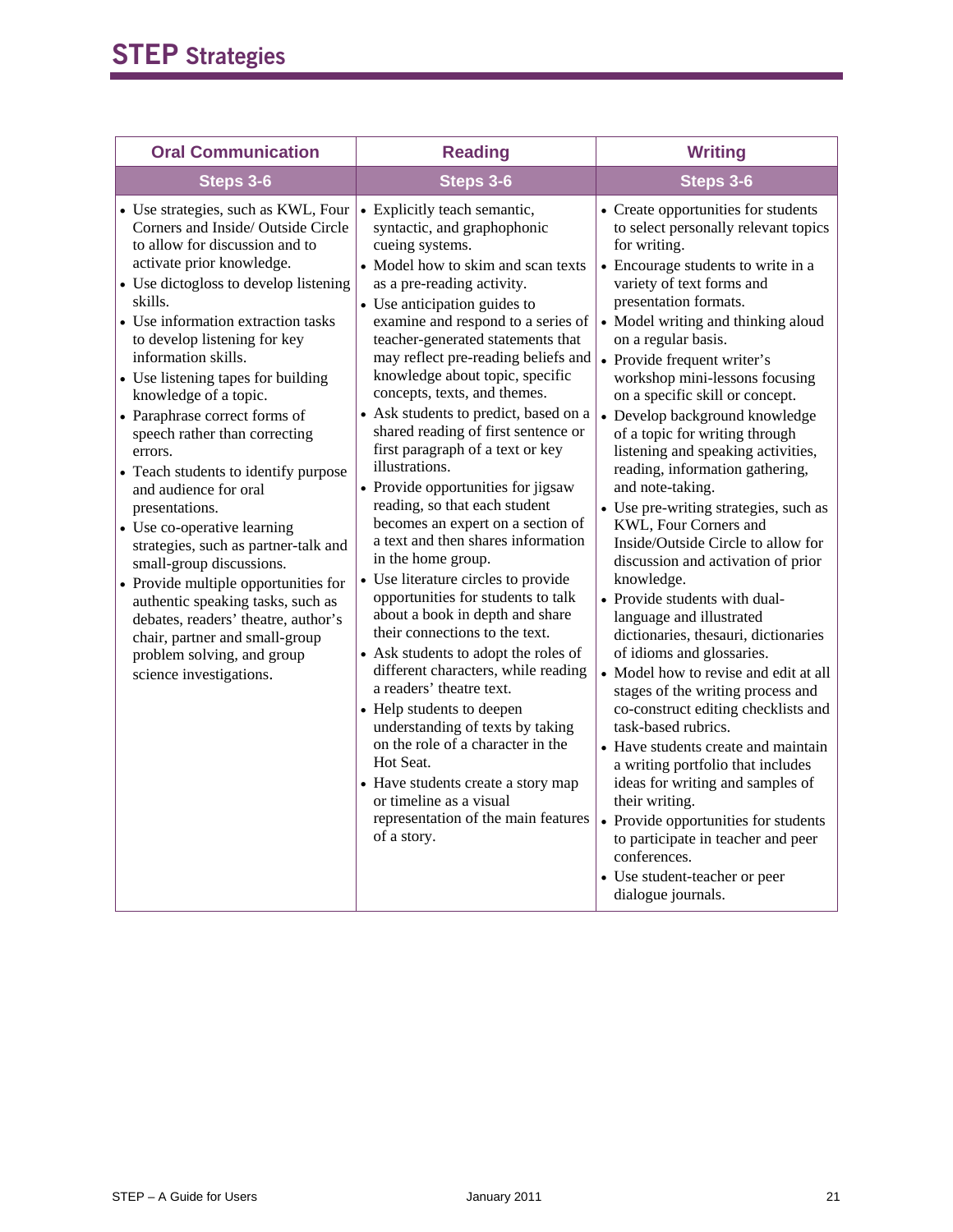**anchor charts** Charts designed by the class or by the teacher that list steps, procedures, or processes for a particular activity (e.g., the stages of the writing process, procedures for a literature circle) or lists reference items (e.g., examples of capitalization, parts of speech, reading/thinking strategies).

**choral reading** A group recitation of a story or poem, intended to help students gain confidence in reading.

**cloze passage** A passage of text with some words omitted (e.g., Canada's mineral resources include nickel, copper, and \_\_\_\_\_). Students complete cloze passages to demonstrate reading comprehension, knowledge of the subject matter, and proficiency with specific items of grammar, vocabulary, or spelling.

**comprehensible input** Language that is made comprehensible to the learner through the use of visual aids, familiar content, rephrasing, repetition, and so on.

**concepts of print** Concepts related to the way language is conveyed in print. Print concepts include directionality (English-language text is read from left to right and from top to bottom), the difference between letters and words (letters are symbols that represent sounds; words are made up of letters; there are spaces between words), the use of capitalization and punctuation, and the common characteristics of books (title, author, front/back).

**cueing systems** Cues or clues that effective readers use in combination to read unfamiliar words, phrases, and sentences and construct meaning from print. Semantic (meaning) cues help readers guess or predict the meaning of words, phrases, or sentences on the basis of context and prior knowledge. Semantic cues may include visuals. Syntactic (structural) cues help readers make sense of text using knowledge of the patterned ways in which words in a language are combined into phrases, clauses, and sentences. Graphophonic (phonological and graphic) cues help readers to decode unknown words, using knowledge of letter or sound relationships, word patterns, and words recognized by sight.

**dictogloss** An activity in which a short text is read aloud at normal speed to students. The students take down the keywords and then attempt to reconstruct the passage from their general understanding of the gist of the text and from their notes. The task of reconstructing the text in their own words requires students to focus consciously on their knowledge of the content and the relationship between ideas and words. The activity also involves small-group interaction wherein students pool their key words and understanding to complete the task.

**dual-language dictionary** A two-language translation dictionary in which the learner can look up a word in one language and find its equivalent in the other.

**explicit teaching** Direct, purposeful teaching of specific knowledge, skills, or strategies. In explicit teaching, the teacher: explains what the knowledge, skill, or strategy is, why it is used, and when to use it; models how to use it; guides and coaches students as they practise it (e.g., in shared reading and then in guided reading sessions); and then asks them to demonstrate their learning independently.

**fishbone map** A graphic organizer that uses framing questions to show the causal relationships involved in a complex event. Framing questions might include: What are the factors that cause X? How do they relate to one another?

**5Ws and H** The six basic questions (who? what? where? when? why? and how?) that provide a framework for recounting personal or factual experiences and retelling stories or events.

**hot seat** Students research a role, position, or topic assigned by the teacher and become experts on their topic with the support of one or two peer partners. Students individually field questions posed by their classmates in order to provide information on a topic or insight and perspective on a character or issue.

**intonation** The rise and fall of the pitch of the voice in speaking. Intonation is used to communicate information additional to the meaning conveyed by words alone (e.g., a rising intonation at the end of a sentence indicates a question).

**jigsaw reading** A collaborative learning activity in which individuals or groups of students read or listen to specific sections of a text and then come together to share their information.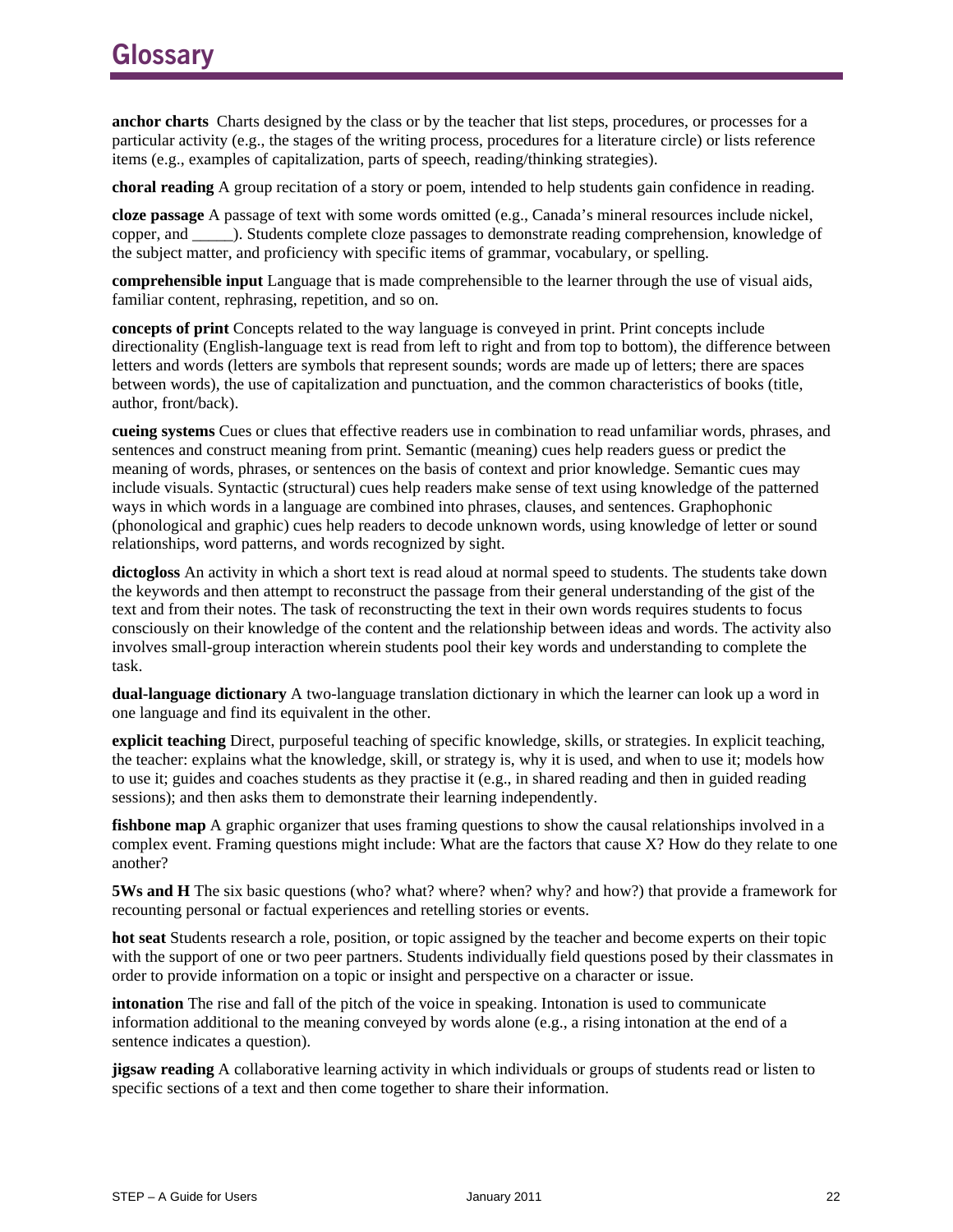**K-W-L** A learning activity that helps students draw on background knowledge before reading and focus on and retain specific information during and after reading. Prior to reading about a topic, with teacher assistance, students identify what they know about the topic and what they want to know and record the information in the first two columns of a chart. After reading about the topic, students record what they learned in the third column of the chart.

**language pattern** A particular arrangement of words that helps the reader determine meaning by providing a certain level of predictability; for example, inversion of subject and verb in interrogative sentences.

**language-experience approach** A method of promoting reading in which the teacher begins with the experiences the students bring to class (or have together) and then works with the students to compose stories in the students' own words. The stories may then be used in a variety of ways to develop reading and oral skills.

**literary (or stylistic) device** A particular pattern of words, a figure of speech, or a technique used in literature to produce a specific effect. Examples include rhyme, parallel structure, analogy, comparison, contrast, irony, foreshadowing, allusion, juxtaposition, simile, metaphor, personification, pun, hyperbole, oxymoron, symbolism.

**literature circle** A book discussion format designed to promote reading. In a literature circle, students independently read the same book (or different titles by the same author or books with a common theme) and then come together to discuss elements of the book(s).

**modelling** A demonstration by the teacher of how to perform a task or use a strategy. Students copy the teacher in order to learn the modelled processes and skills. Modelling may include thinking aloud, to help students become aware of the processes and skills involved.

**non-verbal communication (non-verbal cues)** Communication by the use of gestures, eye contact, body movement, facial expressions, physical proximity, touching, and pauses during speech.

**pattern book** A book that contains text with predictable and/or repetitive language patterns.

**phonemic awareness** The ability to hear, identify, and manipulate phonemes (the smallest units of spoken language) in spoken words.

**prior knowledge** The background experience and knowledge that a student brings to classroom learning. Instruction builds on prior knowledge in order to introduce new learning. Since students come to school with a wide variety of prior knowledge, teachers need to be aware of their students' backgrounds in planning lessons.

**readers' theatre** An instructional activity in which students adopt the roles of different characters and of a narrator to read a text; or develop scripts based on familiar texts, practise their parts, and then present their rehearsed reading to others.

**reading fluency** The ability to read with sufficient ease and accuracy to focus the reader's or listener's attention on the meaning and message of a text. Reading fluency involves not only the automatic identification of words but also qualities, such as rhythm, intonation, and phrasing at the phrase, sentence, and text levels, as well as anticipation of what comes next in a text.

**register** A style of language (e.g., formal, colloquial) appropriate to a specific audience, purpose, or situation. Register is determined by the level of formality in a particular social setting, the relationship among the individuals involved in the communication, and the purpose of the interaction.

**rhythm** The pattern of sound created by the stressed syllables in a sentence.

**role play** A dramatic technique in which participants act the part of another character, usually in order to explore the character's thoughts, feelings, and values.

**scaffolding** Instruction that helps students build on their prior knowledge and experiences in order to reach higher levels of learning and proficiency. Teachers provide temporary support until students develop the ability to apply newly learned skills and knowledge independently.

**sentence starters** The first few words of a sentence that the teacher provides to help students structure their written or oral response and which allow students to use constructions that are slightly more complex than their current proficiency level.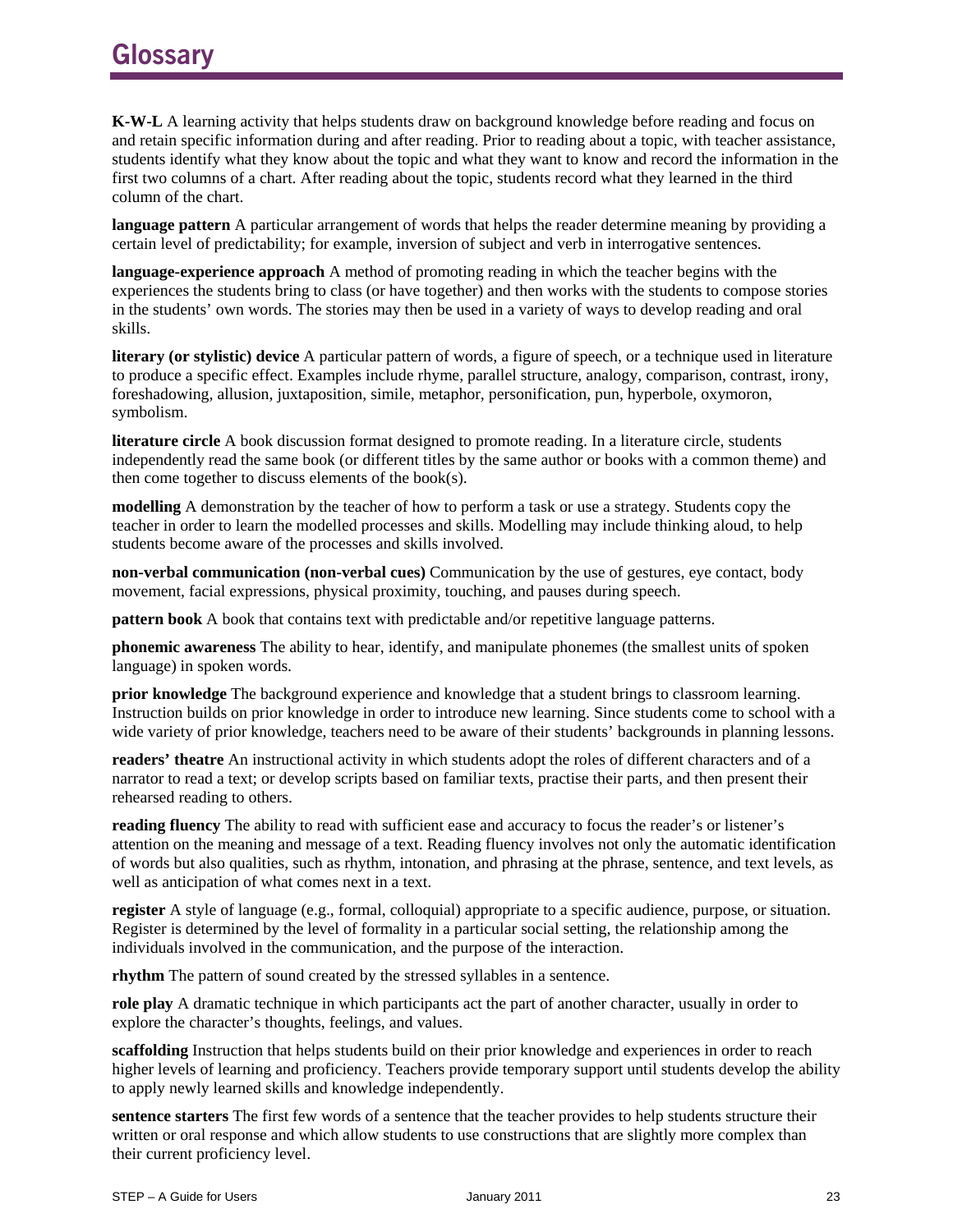**stress** Emphasis on specific syllables in a word or specific words in a sentence when speaking. Stress is an important component of pronunciation and contributes to meaning.

**style** A manner of writing or speaking or performing. In a literary work, style usually refers to distinctive characteristics of the diction, figurative language, literary devices, language patterns, and sentence structures of the work.

**subject-specific vocabulary** Vocabulary specific to, or most often used in, the context of a particular school subject (e.g., *equation*, *axis*, and *correlate* belong to the subject-specific vocabulary of mathematics).

**text** A means of communication that uses words, graphics, sounds, and/or images, in print, oral, visual, or electronic form, to present information and ideas to an audience.

**text features** The physical or design characteristics of a text that clarify and/or give support to the meaning in the text (e.g., title, headings, subheadings, bold and italic fonts, illustrations).

**text form** A category or type of text that has certain defining characteristics. The concept of text forms provides a way for readers and writers to think about the purpose of a text and its intended audience.

**think/pair/share** An instructional strategy in which students individually consider an issue or problem and then discuss their ideas with a partner.

**think-aloud** An activity in which the teacher (or sometimes a student) describes aloud the thinking process as he or she reads, writes, or solves problems.

**tone** A manner of speaking, writing, or creating that reveals the speaker's, author's, or producer's attitude towards a subject and/or audience.

**transition words and phrases** Words and phrases that link and/or signal relationships between clauses, sentences, or paragraphs. For example, *afterwards* and *in the meantime* show relationships with respect to time; *in comparison* and *on the other hand* show relationships of similarity and difference.

**Venn diagram** A graphic organizer in which sets are represented as circles, with the shared characteristics of the sets located in the area where the circles overlap.

**word wall** A list of words, grouped alphabetically and prominently displayed in the classroom, to help students become familiar with high-frequency words.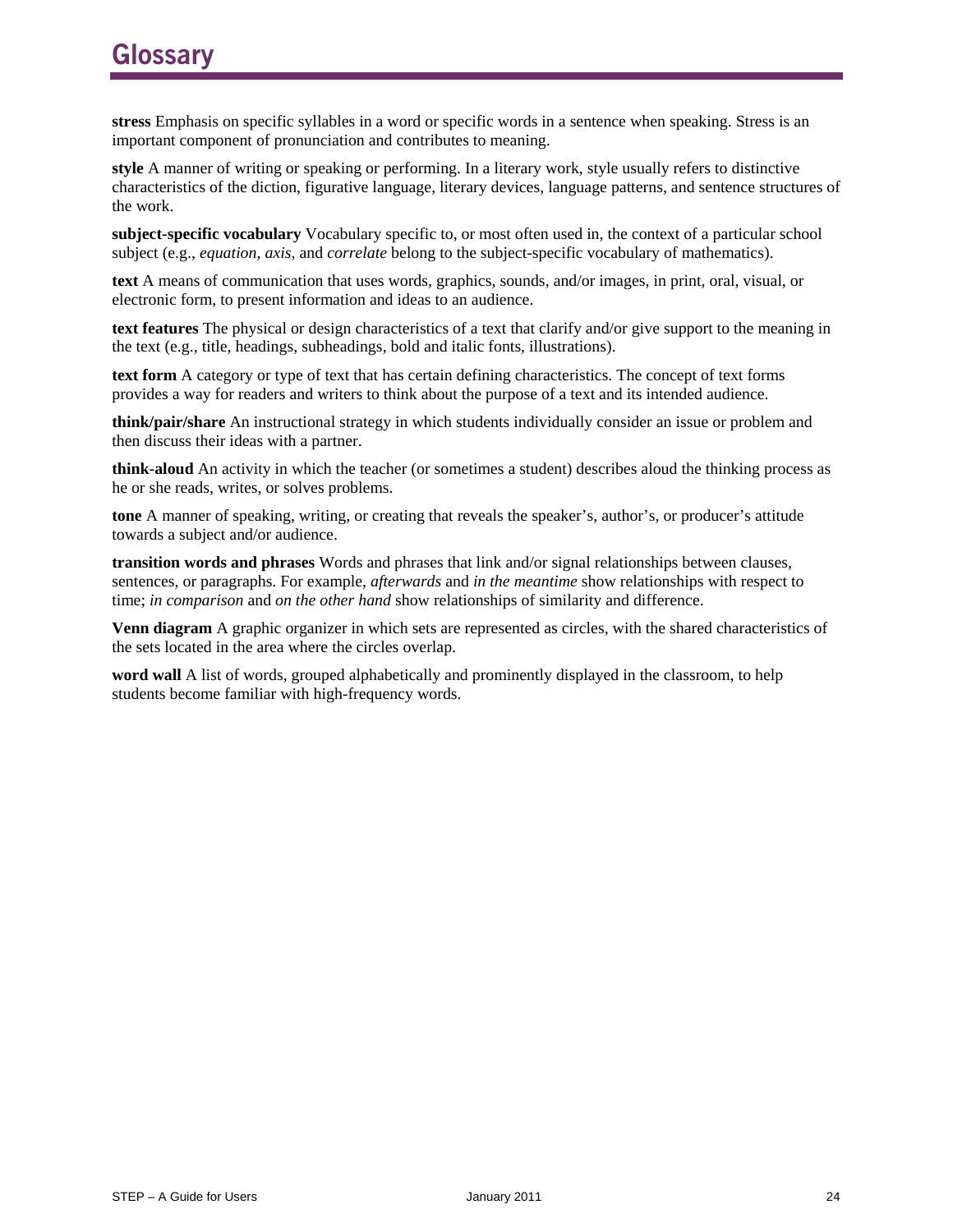#### **Ontario Ministry of Education Documents**

- The Literacy and Numeracy Secretariat. (2005). *Teaching and Learning in Multilingual Ontario* (webcast and support material). www.curriculum.org/secretariat/december7.html
- Ontario Ministry of Education. (2007). *English Language Learners, ESL and ELD Programs and Services, Policies and Procedures for Ontario Elementary and Secondary Schools, Kindergarten to Grade 12*. Toronto: Queen's Printer for Ontario. http://www.edu.gov.on.ca/eng/document/esleldprograms/index.html
- Ontario Ministry of Education. (2010). *Growing Success: Assessment, Evaluation, and Reporting in Ontario Schools, First Edition, Covering Grades 1-12*. Toronto: Queen's Printer for Ontario. http://www.edu.gov.on.ca/eng/policyfunding/growSuccess.pdf
- Ontario Ministry of Education. (2005). *Many Roots, Many Voices: A Practical Guide to Supporting English Language Learners in Every Classroom*. Toronto: Queen's Printer for Ontario. http://www.edu.gov.on.ca/eng/document/manyroots/
- Ontario Ministry of Education. (2008). *Supporting English Language Learners: A practical guide for Ontario educators, Grades 1 to 8.* http://www.edu.gov.on.ca/eng/document/esleldprograms/guide.html
- Ontario Ministry of Education (2007)*. Supporting English Language Learners with Limited Prior Schooling: A practical guide for Ontario educators, Grades 3 to 12.*  http://www.edu.gov.on.ca/eng/document/manyroots/schooling.html
- Ontario Ministry of Education. (2007). *The Ontario Curriculum, Grades 9 to 12, English As a Second Language and English Literacy Development.* Toronto: Queen's Printer for Ontario.
- Ontario Ministry of Education. (2004). *Literacy for Learning: The Report of the Expert Panel on Literacy in Grades 4 to 6 in Ontario.* Toronto: Queen's Printer for Ontario. www.edu.gov.on.ca/eng/policyfunding/reports.html#2004
- Ontario Ministry of Education. (2010) *Learning for all, K-12*. Toronto: Queen's Printer for Ontario. http://www.ontariodirectors.ca/L4All/L4A\_en\_downloads/LearningforAll%20K-12%20draft%20J.pdf

#### **Language Development Continua and Related Material**

- British Columbia Ministry of Education. (2004). *Elementary and Secondary Language Matrices*. Richmond School District.
- Council of Europe. (2001). *Common European Framework of Reference for Languages*. Cambridge, UK: Cambridge University Press.
- Griffin, P., Smith, P.G., and Martin, S.L. (2003). *Profiles in English as a Second Language.* Portsmouth, NH: Heinemann.
- New Jersey State Department of Education. (2004). *The New Jersey English Language Proficiency Standards.* http://www.state.nj.us/education/
- Teachers of English to Speakers of Other Languages (TESOL). (2006). *ESL Standards for Pre-K to 12 Students*. Revised in line with WIDA Standards and No Child Left Behind legislation. Alexandria, VA: TESOL.
- Teachers of English to Speakers of Other Languages (TESOL). (2001). *Scenarios for ESL Standards-Based Assessment.* Alexandria, VA: TESOL.
- Turner, C.E. and Upshur, J.A. (2002). Rating Scales Derived From Student Samples: Effects of the Scale Maker and the Student Sample on Scale Content and Student Scores. *TESOL Quarterly*, 36 (1), 49-70.
- World-Class Instructional Design and Assessment (WIDA). (2007). English Language Proficiency Standards and Assessment Tools. www.wida.us/standards/elp.aspx

#### **Books/Book Reviews**

- Baker, C., and Hornberger, N.H., (Eds.). (2001). *An Introductory Reader to the Writings of Jim Cummins*. Clevedon, UK: Multilingual Matters.
- Black, P., and William, D. (2009). "Developing the theory of formative assessment." *Educational Assessment, Evaluation and Accountability*. 21 (1), 5-31.
- Coelho, E. (2004). Adding English: A guide to teaching in multilingual classrooms. Toronto: Pippin.
- Cummins, J. (2000). Language, Power and Pedagogy: Bilingual Children in the Crossfire. Clevedon, England: Multilingual Matters Ltd.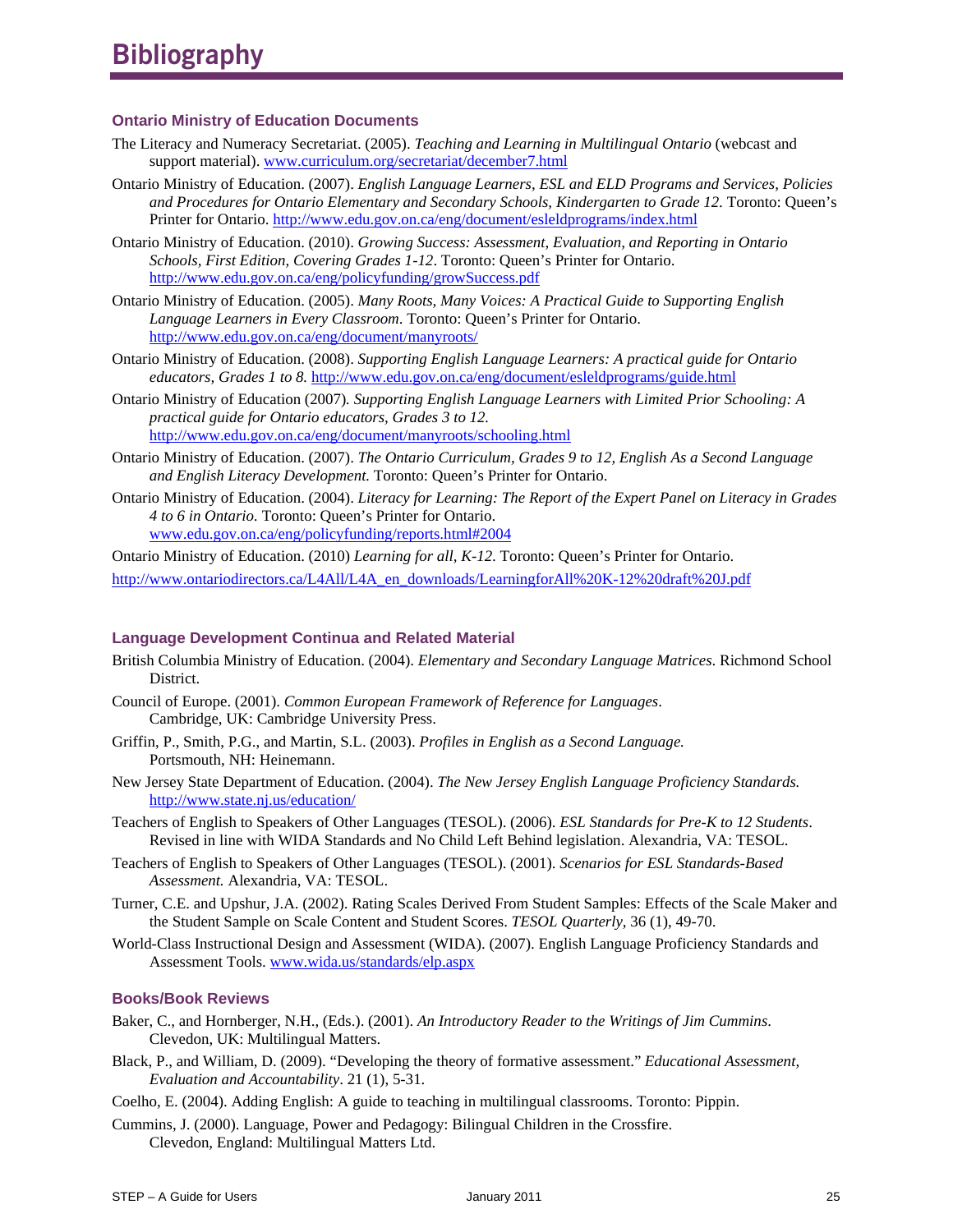# **Bibliography**

- Earl, L. (2003). "Assessment of Learning for Learning, and as Learning." *Assessment as Learning: Using Classroom Assessment to Maximize Student Learning*. Thousand Oaks, CA: Corwin Press.
- Davies. A. (2007). *Making Classroom Assessment Work.* (2nd ed.). Courtenay, BC: Connections Publishing.
- Genesee, F. et al (Eds.). (2006). *Educating English Language Learners: A synthesis of research evidence.* New York, NY: Cambridge University Press.
- Gibbons, P. (2002). Scaffolding Language, Scaffolding Learning: Teaching second language learners in the mainstream classroom. Portsmouth, NH: Heinemann.
- Houk, F.A. (2005). Supporting English Language Learners: A guide for teachers and administrators. Portsmouth, NH: Heinemann.
- Lachat, M.A. (2004). Standards-Based Instruction and Assessment for English Language Learners. Thousand Oaks, CA: Corwin Press.
- Mohan, B., Leung, C., and Davison, C. (2001). English as a second language in the mainstream: Teaching, learning and identity. Essex, England: Pearson Education.
- North, B. (2000). The Development of a Common Framework Scale of Language Proficiency. New York: Peter Lang Publishing.
- Valdez-Pierce, L. (2003). *Assessing English Language Learners.* National Education Association of the United States.

#### **Research Reports/Major Research Papers**

- Office of the Auditor General of Ontario. (2005). *2005 Annual Report of the Auditor General of Ontario.*  Toronto: Queen's Printer for Ontario. www.auditor.on.ca/en/reports\_en.htm
- Short, D., Boyson, B.A., and Coltrane, B. (2003). Final project report: First national conference for educators of newcomer students and pilot study of new comer program literacy and assessment practices. Washington, DC: Center for Applied Linguistics (CAL).
- Thomas, W.P., and Collier, V.P. (2002). A National Study of School Effectiveness for Language Minority Students' Long-Term Academic Achievement. Center for Research on Education, Diversity, and Excellence. www.crede.org/research/llaa/1.1\_final.html

#### **Journal Articles**

- Bailey, A.L. and Butler, F.A. (2002). *Ethical considerations in the assessment of the language and content knowledge of English Language Learners K-12.* Paper Presented at the Language Assessment Ethics Conference, May 16-18, 2002, Pasadena, California.
- Hasselgreen, A. (2005). Assessing the language of young learners. *Language Testing, 22* (3), 337–354.
- Hudson, T. (2005). Trends in assessment scales and criterion-referenced language assessment. *Annual Review of Applied Linguistics*, 25, 205-227.
- McKay, P. and Davison, C. (2002). Counting and discounting learner group variation: English language and literacy standards in Australia. *Journal of Asian Pacific Communication*, 12, 1, July, 77-94 (18). http://www.ingentaconnect.com/content/jbp/japc/2002/00000012/00000001/art00005#avail
- Roessingh, H., Kover, P., and Watt, D. (2005). Developing Cognitive Academic Language Proficiency: The Journey. *TESL Canada Journal,* 23, 1.
- Shin, F.H. (2004). English Language Development Standards and Benchmarks: Policy Issues and a Call for More Focused Research. *Bilingual Research Journal,* 28, 2, 253-66.
- Turner, C.E. and Upshur, J.A. (2002). Rating Scales Derived from Student Samples: Effects of the Scale Maker and the Student Sample on Scale Content and Student Scores, *TESOL Quarterly*, 36, 1, 49-70.
- Wedell, M. (2003). Giving TESOL Change a Chance: Supporting Key Players in the Curriculum Change Process. *System, 31*, 4, 439-456.